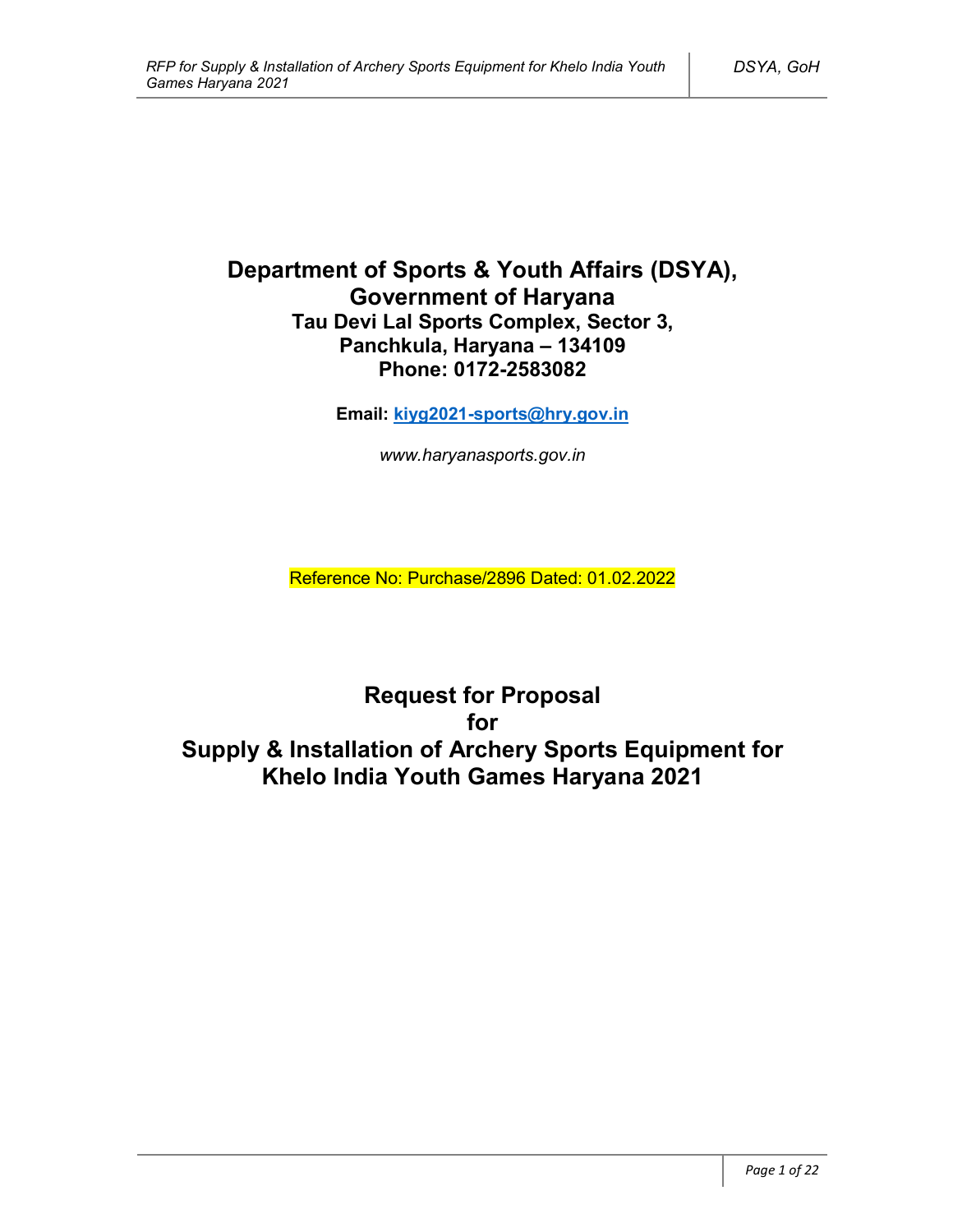**Department of Sports & Youth Affairs (DSYA), Government of Haryana Tau Devi Lal Sports Complex, Sector 3 Panchkula, Haryana – 134109**

> Email: kiyg2021-sports@hry.gov.in www.sportsharyana.gov.in

#### **RFP No.: Purchase/2896. Dated: 01.02.2022**

#### **NOTICE INVITING TENDER (NIT)**

DSYA invites Bids under two bid-basis, i.e. Technical Bid and Financial Bid for *'Supply & Installation of Archery Sports Equipment for Khelo India Youth Games Haryana 2021'* for Department of Sports & Youth Affairs *(DSYA)*.

The interested bidders should submit their bids online and physical copies of **only technical proposal** to Tau Devi Lal Sports Complex, Sector 3, Department of Sports & Youth Affairs, Govt. of Haryana, Panchkula, Haryana - 134109, on or before 10-02-2022**.**

Bidders have to download the Bid documents from the e-procurement portal i.e. https://etenders.hry.nic.in after registering themselves on portal and submit e-bids after payment of Bid Processing Fee & Bid Document Fee before last date & time of downloading the e-bids online

All Bidders are advised to see Amendments to RFP, if any, before submission of the bids. In case the Bidder does not submit the amended bids/amendments, it shall be presumed that Bidder has seen the amendments/Amended bids and e-bid shall be evaluated accordingly.

In case schedule date of submission / tender opening date are declared as holiday then tender will be submitted/ opened on the very next working day on earlier schedule time.

DSYA reserves the right to cancel the bid at any time or amend/withdraw any of the terms and conditions contained in the Bid Document without assigning any reason thereof.

> **CEO, Khelo India Youth Games Department of Sports & Youth Affairs Haryana**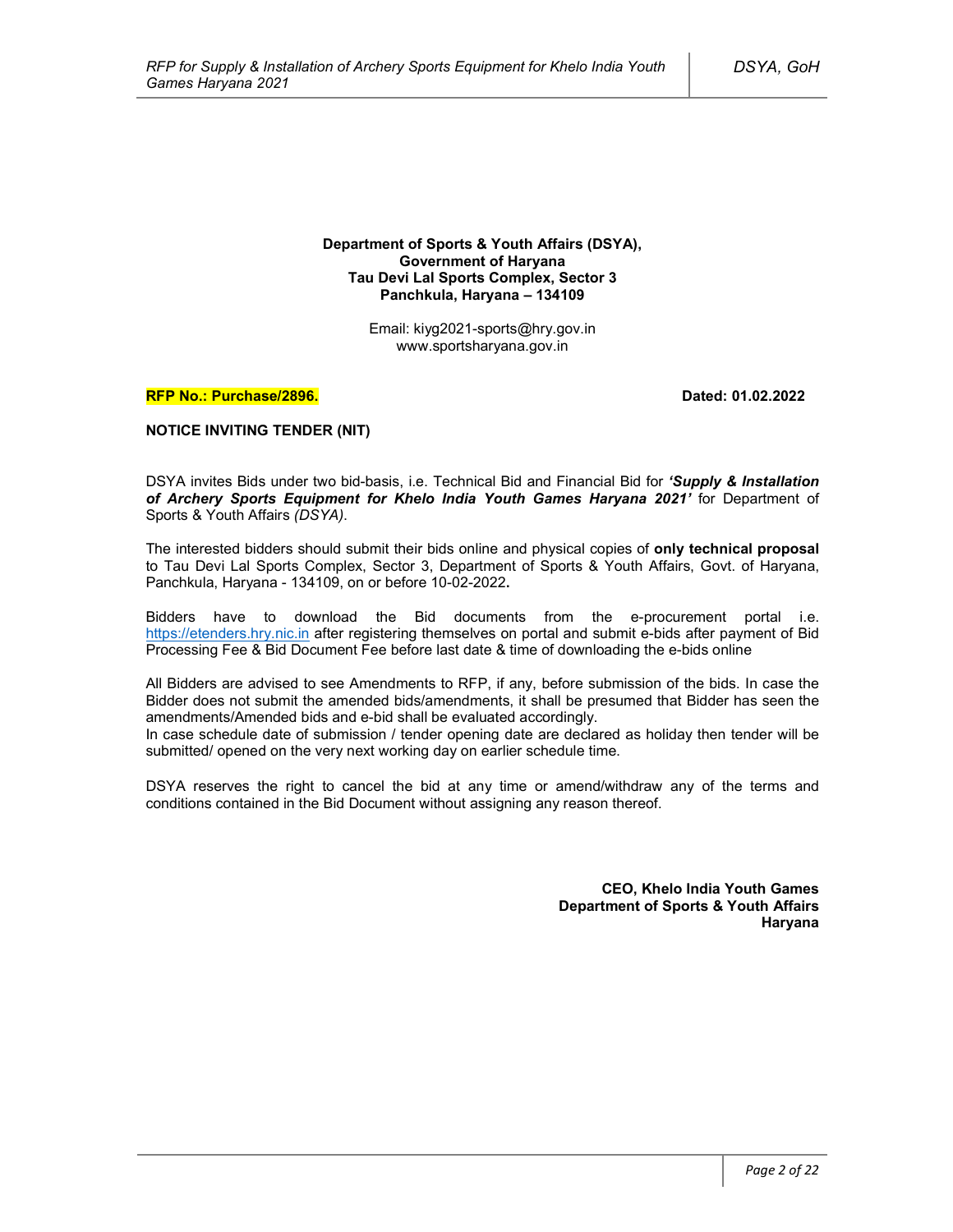### **1. DETAILED NOTICE INVITING E-TENDER**

e-Tender is invited in single stage two cover system i.e. Request for Technical Bid **(online Bid under Technical Envelope and hard copy submission with mentioning Page No)** and Request for Financial Bid (comprising of price bid Proposal under online available Commercial Envelope):

| Sr. No. | <b>Information</b>                                                 | <b>Details</b>                                                                                                                                                                                                                                                                                        |
|---------|--------------------------------------------------------------------|-------------------------------------------------------------------------------------------------------------------------------------------------------------------------------------------------------------------------------------------------------------------------------------------------------|
|         | Description of Goods                                               | Archery Sports Equipment<br>(Annexure-I)                                                                                                                                                                                                                                                              |
| 2       | EMD (to be deposited online) *                                     | $4,500/-$<br><b>Account Holder Name: Director,</b><br>Department of Sports & Youth Affairs<br><b>Bank Name: State Bank of India</b><br><b>Account No.: 39454876084</b><br><b>IFSC Code: SBIN0050969</b><br><b>MICR No.: 160002173</b><br>Validity period for the EMD will be up to<br>30th June, 2022 |
| 3       | Tender Document Fee*                                               | $2.000/-$                                                                                                                                                                                                                                                                                             |
| 4       | e-Service Fee (to be deposited online)                             | 1.000 + 18% GST                                                                                                                                                                                                                                                                                       |
| 5       | Start Date & Time of Bid Preparation and<br>Submission             | 01.02.2022                                                                                                                                                                                                                                                                                            |
| 6       | Expiry Date & Time of bid for EMD<br>submission                    | 09.02.2022                                                                                                                                                                                                                                                                                            |
| 7       | Last date and time for submission of<br>proposals through e-Tender | 10.02.2022                                                                                                                                                                                                                                                                                            |

**Note: For relaxation of Tender Fee & EMD** Please refer "Haryana State Public Procurement Policy for MSME -2016" notified vide G.O.No.2/2/2016-4IBII (1) dated20-10-2016 and for Startups/first generation Entrepreneurs as notified vide G.O. No.2/2/2016-4IB-II dated 03.01.2019.

## **2. DATA SHEET**

| Sr. No.        | <b>Activity Description</b>                                                                                  | <b>Details</b>                                                                                                                    |  |
|----------------|--------------------------------------------------------------------------------------------------------------|-----------------------------------------------------------------------------------------------------------------------------------|--|
|                | RFP No. and Date of Availability of RFP                                                                      | RFP No.: Purchase/2896                                                                                                            |  |
|                |                                                                                                              | Date: 01.02.2022                                                                                                                  |  |
| 2              | Proposal Due Date                                                                                            | 10.02.2022                                                                                                                        |  |
| 3              | Technical Proposal Opening Date and<br>submission of hard copy of technical<br>proposal with proper binding. | 11.02.2022, 10.00 Hrs                                                                                                             |  |
| 4              | <b>Financial Proposal Opening</b>                                                                            | To be communicated later                                                                                                          |  |
| 5              | Letter of Award (LOA)                                                                                        | To be communicated later                                                                                                          |  |
| 6              | Office Address - Venue for opening and<br>evaluation of Bids                                                 | Department of Sports & Youth Affairs<br>Govt. of Haryana<br>Tau Devi Lal Sports Complex, Sector 3,<br>Panchkula, Haryana - 134109 |  |
| $\overline{7}$ | <b>Contact Details</b>                                                                                       | Contact Person:<br>Mr. Rajesh Kumar, Superintendent<br>Email id: kiyg2021-sports@hry.gov.in<br>Mobile No: +91 7717307781          |  |
| 8              | <b>Tender Documents on Website</b>                                                                           | URL for e-tender<br>https://etenders.hry.nic.in/nicgep/app<br>http://www.haryanasports.gov.in/                                    |  |
| 9              | Method of Selection                                                                                          | Pre-Qualification & L1                                                                                                            |  |
| 10             | <b>Bid Validity Period</b>                                                                                   | 90 days                                                                                                                           |  |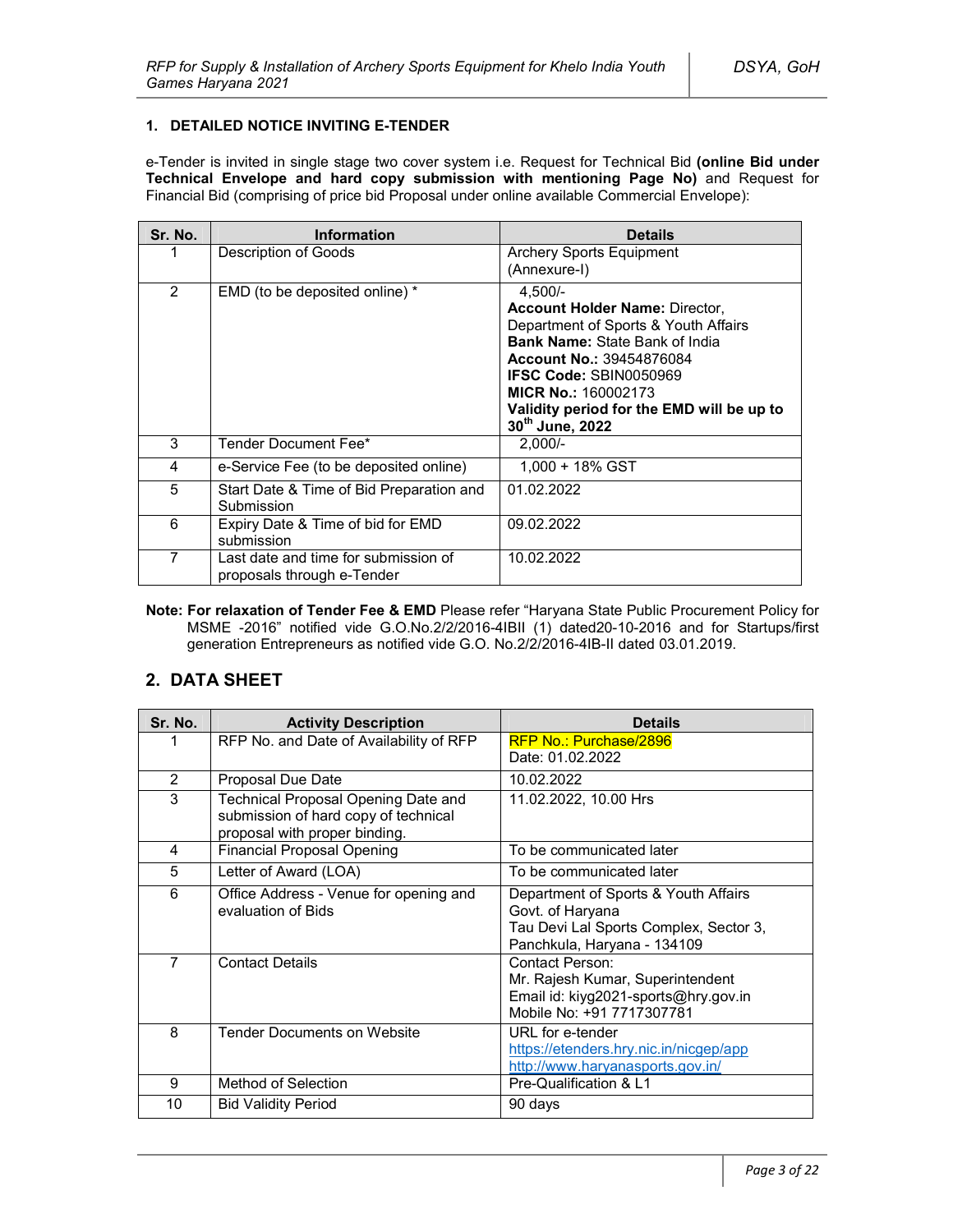## **A. Information to Bidders:**

#### **1. Instructions to bidder on Electronic Tendering System.**

Registration of bidders on e-Procurement Portal**,** Information about Digital Certificate, Instructions about Online Payment of Tender Document fee/e-Service Fee/Earnest Money, Important Instructions & Help manual for online bidding and other General issues option available on Home page of NIC e-procurement portal i.e https://etenders.hry.nic.in.

In case bidders need any clarifications or if training required to participate in online tenders they can contact office Timings of Help-desk support & Contract Details: -

The detail may be seen under "Contract US" option available on Home Page of NIC e-Procurement portal i.e https://etenders.hry.nic.in.

For support related to Haryana Tenders in addition to Helpdesk: -

In addition, for support related to Haryana Tenders in addition to helpdesk you may also contact to following: -

E - mail: eproc.nichry@yahoo.com Desk: 0172-2700275

**2.** Date and Time of making payment of tender fee, earnest money deposit (EMD) and eservice fee is as under:

|   | A Online submission of EMD, Tender fee & |  |
|---|------------------------------------------|--|
|   | e-Service Fee Option-1: Through Net      |  |
|   | <b>Banking and Debit card</b>            |  |
| в | Online submission of EMD                 |  |
|   | Option-2: Through RTGS/ NEFT-            |  |
|   | (In case of above, the bidder has to     |  |
|   | pay Tender fee & e-Service fee           |  |
|   | Through Net Banking and Debit card       |  |
|   | as per the given date & time schedule)   |  |

- **3.** As the Bids are to be submitted online and are required to be encrypted and digitally signed, the Bidders are advised to obtain Digital Signature Certificate (DSC) at the earliest. For obtaining Digital Certificate, the Bidders should visit NIC portal https://etenders.hry.nic.in/nicgep/app?page=DSCInfo&service=page
- **4.** The Bidders shall have to pay for the Tender Documents Fee, EMD Fees & e-Service Fee online by using the service of secure electronic payment gateway. The secure electronic payments gateway is an online interface between bidders and online payment authorization networks.
- **5.** The bidders must have Net Banking account in order to pay Tender Document Fee and e-Service Fee.
- **6. Payment of Tender Fee: -** The payment for the Tender Document Fee shall be made by the interested bidder online directly through Net Banking with the available Banks at e- GRAS e-Payment Gateway.
- **7. Payment of e-Service Fee: -** E-Service Fee payment shall be made separately by the interested bidders/ contractors online directly through Net Banking Account.
- **8. Payment of EMD: -** The payment of EMD can be made through Net Banking or RTGS/ NEFT as per details at Para-2 above. In this regard please refer to "Instructions to bidder on Electronic Tendering System.
- **9.** Intending bidders will be mandatorily required to sign-up online (create user account) on the website https://etenders.hry.nic.in to be eligible to participate in the e-Tender. In case the intended bidder fails to pay EMD fee under the stipulated time frame, he/she shall not be allowed to submit his/ her bids for the respective event/Tenders.
- **10.** In case of payment of EMD through RTGS/ NEFT, the interested bidders must remit the funds at least on or before **09.02.2022** and make payment via RTGS/NEFT to the beneficiary account number specified under the online generated challan. The intended bidder/ Agency thereafter will be able to successfully verify their payment online, and submit their bids on or before the expiry date & time of the respective events/ Tenders at https://etenders.hry.nic.in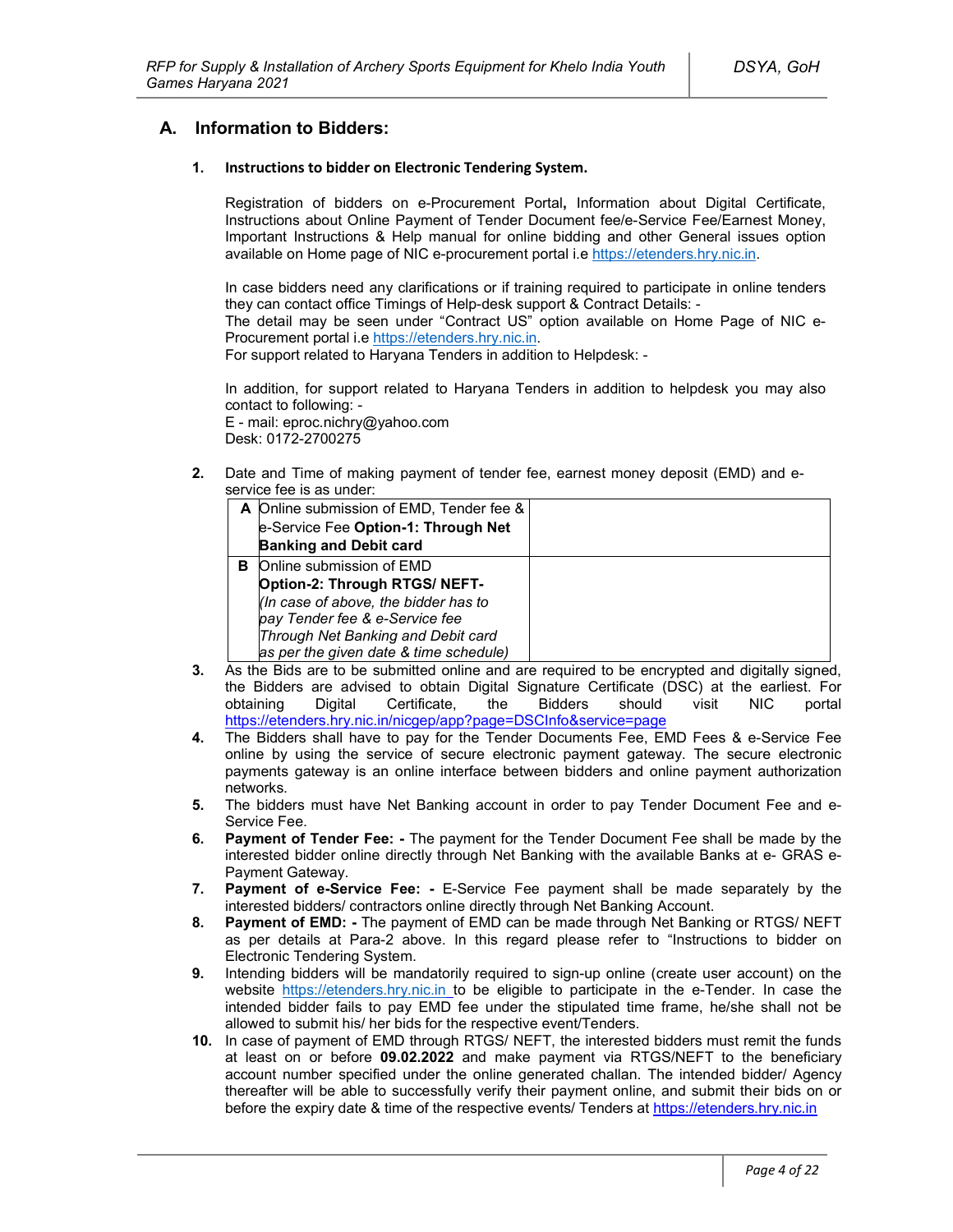- **11.** However, the details of the EMD, Tender document Fee & E Service Fee are required to be filled/ provided at the time of online Bid Preparation.
- **12.** Online Technical Envelope—Reference details of the Earnest Money Deposit, Tender Document Fee & e - Service Fee instrument and scanned copies of supporting documents and QR/technical criteria with proper index and page numbering on all the documents have to be provided as per **Annexure-A** of this document.
- **13.** If the tenders are cancelled or recalled on any grounds, the Tender Document Fee and e-Service Fee will not be refunded to the bidder.
- **14.** If any queries related to this RFP, Bidders can submit their queries only through the official email id kiyg2021-sports@hry.gov.in before 5.00PM on working days.

## **B. Brief Description of Procuring Sports Equipment / items:**

| Sr. No   Description                                 | Quantity | <b>Place of Delivery</b>                                     |
|------------------------------------------------------|----------|--------------------------------------------------------------|
| Supply & installation of Archery<br>Sports Equipment | 25 Items | Tau Devi Lal Sports Complex,<br>Sector-3, Panchkula, Haryana |

The detailed technical specifications/description of the above items are available at **Annexure-I** of this document. **Only mentioned brand will be acceptable.**

## **C. Specific Terms & Condition/ Eligibility Criteria related to above items: -**

| 1. | The Bidder must be a Single Business Entity for the<br>purpose of this Invitation for RFP Document, a business<br>entity shall mean a company registered in India under<br>the Companies ACT, 1956 or 2013 or a partnership firm<br>registered under The Limited Liability Partnership Act,<br>2008 or The Indian Partnership Act 1932.<br><b>JV/Consortium not Allowed.</b>                                                            | Certificate<br>Registration<br>of<br>Incorporation(s).                                                                                            |
|----|-----------------------------------------------------------------------------------------------------------------------------------------------------------------------------------------------------------------------------------------------------------------------------------------------------------------------------------------------------------------------------------------------------------------------------------------|---------------------------------------------------------------------------------------------------------------------------------------------------|
| 2. | Average annual turnover of the Bidder in the last 3<br>years i.e. 2017-18, 2018-19 and 2019-20 must be at<br>01 Crore from sale of sports equipment/items &<br>least<br>Sports Apparel.                                                                                                                                                                                                                                                 | Audited<br>Financial<br>Statements/Certificate<br>from<br>statutory<br>Auditor<br>be<br>should<br>submitted as per the enclosed<br>Annexure-'E'.  |
| 3. | The<br><b>Bidder</b><br>must<br>have<br>relevant<br>experience<br>in.<br>undertaking any three (03) similar* assignments in the<br>last seven (07) years (International/National level).<br>Note: *Supply and installation of sports equipment for<br>Central Government/State Government/ National Sports<br>Federation / State Sports Federation.                                                                                     | Work Order/ Client Certificate/<br>Certificate<br>Completion<br>(Please)<br>provide a list of assignments<br>before attaching relevant evidence.  |
| 4. | The Bidder should be in the business of sale of Sports<br>Equipment as Original equipment manufacturer (OEM)<br>for at least 05 Years as on March 31 <sup>st</sup> , 2021.<br>0 <sub>R</sub><br>In case the Bidder is not a manufacturer (OEM) then the<br>bidder should be an authorized supplier / dealer of the<br>manufacturer and in business of supplying sports<br>equipment for more than one (01) year as on March<br>31,2021. | Proof of OEM /<br>Authorisation<br>Certificate<br>(with period clearly<br>specified)<br>should be submitted as per the<br>enclosed Annexure- 'C'. |
| 5. | The equipment should be supplied to Tau Devi Lal sports complex, Sector-3, Panchkula,                                                                                                                                                                                                                                                                                                                                                   |                                                                                                                                                   |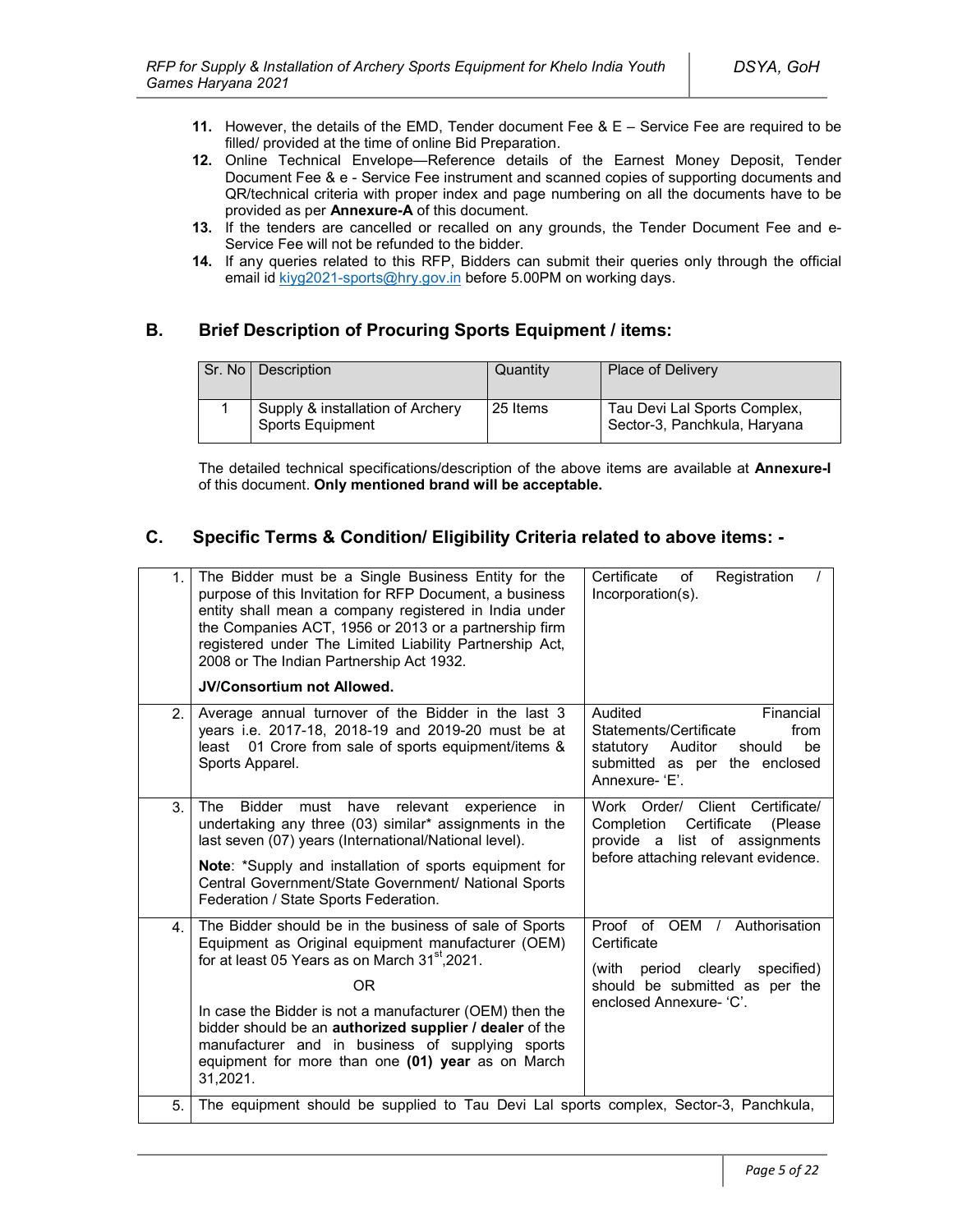|     | Haryana.                                                                                                                                                                                                                                                                                                                                                                                                                                                                                                                                                                  |  |
|-----|---------------------------------------------------------------------------------------------------------------------------------------------------------------------------------------------------------------------------------------------------------------------------------------------------------------------------------------------------------------------------------------------------------------------------------------------------------------------------------------------------------------------------------------------------------------------------|--|
| 6.  | The suppliers are required to submit the detail of sports equipment/items as per Annexure-II.<br>The intending supplier shall also have to mention, the detailed specifications, name of<br>manufacturer/make, model of the article and has to enclose the catalogue in PDF format with<br>image/ pictures of the material offered, for which the rates are quoted as per the below format.                                                                                                                                                                               |  |
|     | Item No                                                                                                                                                                                                                                                                                                                                                                                                                                                                                                                                                                   |  |
|     | Name of the Item                                                                                                                                                                                                                                                                                                                                                                                                                                                                                                                                                          |  |
|     | Offered Make & Model                                                                                                                                                                                                                                                                                                                                                                                                                                                                                                                                                      |  |
|     | Specification<br>Compliance<br><b>NIT</b><br>as<br>per<br>(Yes/No)                                                                                                                                                                                                                                                                                                                                                                                                                                                                                                        |  |
|     | Offered item with Original Images                                                                                                                                                                                                                                                                                                                                                                                                                                                                                                                                         |  |
|     | Above format should be proper in one page for each item. The photocopies/ Xerox /fax of<br>these documents will not be considered. In absence of the above original documents, the<br>item(s) offered will not be considered. The preference will be given to the items bearing ISI/ISO<br>/quality control make for the sports material & goods.                                                                                                                                                                                                                         |  |
|     | In case of doubt in material, supplied by the firm/bidder, the expenditure incurred on getting the<br>material tested will be borne by the bidder. If, even after approval, information / facts submitted<br>by the bidder are found misleading / incorrect etc., DSYAGOH reserves the right to reject the<br>tender for the current / future supply or may impose penalties as deemed fit. Non-compliance<br>of any of the terms & conditions of the tender will also warrant above penalties.                                                                           |  |
| 7.  | The intending supplier should quote the rates inclusive of all expenses, charges, taxes, duties,<br>transportation, packing and forwarding, insurance etc. inclusive of all applicable taxes and<br>freight charges for Tau Devi Lal sports complex, Sector-3, Panchkula, Haryana. Rate quoted<br>shall also include Supply, Installation, and Commissioning & On-site training for operation of<br>equipment. The financial must be submitted in the bidder's letter head with seal and sign.                                                                            |  |
| 8.  | The minimum warranty/guarantee period shall be of two (2) years for equipment/ items. Not<br>applicable for the Items which are subject to non-warranty. However, DSYA will verify whether<br>the quoted equipment's/items are falling under warranty or non-warranty. Decision of the<br>DSYA will be final in this regard. Any period over and above the minimum period mentioned<br>shall also be accepted.                                                                                                                                                            |  |
| 9.  | For imported equipment if supplied directly from foreign): The custom clearance,<br>transportation, insurance etc. of the equipment from the port of entry in the country to the<br>consignee's place shall be sole responsibility of the supplier and its agent. These are to be<br>shown separately in the price bid. However, for custom duty exemption wherever applicable for<br>import of sports equipment/goods KIYG, 2021 secretariat will apply to the appropriate<br>authority. The seller and his agent should liaison the claim for exemption of Custom Duty. |  |
| 10. | Technical specification of the sports equipment used in competitions should be as per rule of<br>the International / National Federation/Association of concerned disciplines.                                                                                                                                                                                                                                                                                                                                                                                            |  |
| 111 | DSYAGOH will be legally competent to cancel the supply order and also to take any other<br>action against the supplier including imposing any penalty during or till the final execution of<br>the supply, in case the supplier is ever found to have committed any fraud against DSYAGOH<br>in supplying the material or indulged in any other malpractices thereof causing any financial<br>losses during contract period.                                                                                                                                              |  |
|     | 12. The bidders will give a self-attested declaration on Rs 100/- stamp paper that the quality and<br>brand of sports equipment used in competitions and quoted in the tender are correct and as<br>per rule of International/National/Associations of concerned disciplines. In case of any defect,<br>DSYAGOH may impose penalty as deemed fit and will have the right to make recovery from<br>security or any pending bills or and take any legal action as deemed fit.                                                                                               |  |
| 13. | The Bidder must submit information with supporting documents as specified in Annexure III.                                                                                                                                                                                                                                                                                                                                                                                                                                                                                |  |
|     | 14. DSYAGOH considering, past performance of the tenderer, reserves the right to reject any                                                                                                                                                                                                                                                                                                                                                                                                                                                                               |  |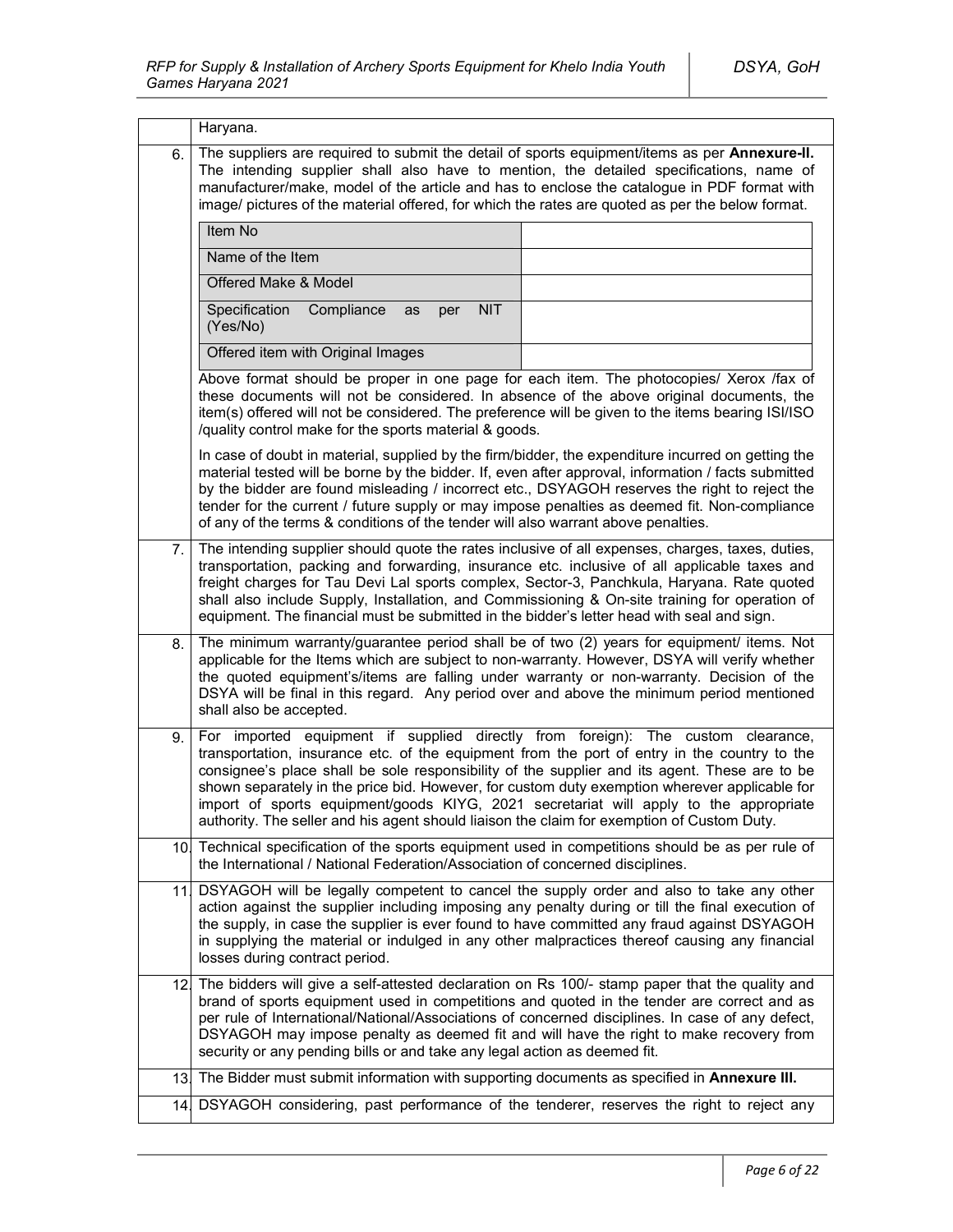|     | tender.                                                                                                                                                                                                                                                                                                                                                                                                                                                                                                                                                                                                                                                                                                                                                                                                                                                                                                                                           |  |
|-----|---------------------------------------------------------------------------------------------------------------------------------------------------------------------------------------------------------------------------------------------------------------------------------------------------------------------------------------------------------------------------------------------------------------------------------------------------------------------------------------------------------------------------------------------------------------------------------------------------------------------------------------------------------------------------------------------------------------------------------------------------------------------------------------------------------------------------------------------------------------------------------------------------------------------------------------------------|--|
| 15. | In case, any dispute arises in regard to the tender, the decision of the DSYAGOH will be final<br>and binding.                                                                                                                                                                                                                                                                                                                                                                                                                                                                                                                                                                                                                                                                                                                                                                                                                                    |  |
| 16. | In case of litigation, the courts at Panchkula only will have jurisdiction for deciding case<br>according to Indian law in force.                                                                                                                                                                                                                                                                                                                                                                                                                                                                                                                                                                                                                                                                                                                                                                                                                 |  |
|     | 17 The technical bids will be opened first and financial bids of only those bidders shall be opened<br>whose Technical bids are accepted by the competent authority.                                                                                                                                                                                                                                                                                                                                                                                                                                                                                                                                                                                                                                                                                                                                                                              |  |
| 18. | It must be noted that this is just an enquiry and does not amount to any commitment on the<br>part of DSYAGOH to order any products offered. The decision of DSYAGOH in this regard<br>would be final and be entirely, at its discretion.                                                                                                                                                                                                                                                                                                                                                                                                                                                                                                                                                                                                                                                                                                         |  |
|     | 19. The supplier shall not dispatch the ordered material after expiry of the delivery period. The<br>supplier shall apply to DSYAGOH for extension of delivery period and obtain approval before<br>dispatch. In case the supplier dispatches the goods late, without obtaining an approval for<br>extension, it would be doing so at its own risk and no claim for payment for such supply and /<br>or any other expense related to such supply shall lie against DSYAGOH.                                                                                                                                                                                                                                                                                                                                                                                                                                                                       |  |
|     | 20. The supplies received, if not found as per specification of tendered items, are liable to be<br>rejected                                                                                                                                                                                                                                                                                                                                                                                                                                                                                                                                                                                                                                                                                                                                                                                                                                      |  |
| 21  | Supply will be made in full quantity within the stipulated time and at place indicated in the<br>supply order.                                                                                                                                                                                                                                                                                                                                                                                                                                                                                                                                                                                                                                                                                                                                                                                                                                    |  |
|     | 22 Software up-gradation, if any, during the Guarantee/Warranty shall be provided by the Supplier<br>free of cost.                                                                                                                                                                                                                                                                                                                                                                                                                                                                                                                                                                                                                                                                                                                                                                                                                                |  |
| 23. | Delivery period: - The delivery of the store is required in full quantity within 21 days from the<br>date of issue of supply order.                                                                                                                                                                                                                                                                                                                                                                                                                                                                                                                                                                                                                                                                                                                                                                                                               |  |
| 24. | Payments terms: - Hundred percent (100%) payment of the contract price subject to recoveries<br>/ liquidated damages/shortages etc., if any, shall be paid on receipt and inspection of goods in<br>good condition (including installation & commissioning) and upon submission of the following<br>documents:<br>Suppliers certificate that the amount shown in the invoice are correct in terms of the<br>i.<br>contract and that all terms and conditions of the contract have been complied with;<br>Four copies of Supplier's invoice showing contract number, goods description, quantity,<br>ii.<br>unit price and total amount;<br>Acceptance Certificate, in original issued by the authorized representative of the<br>iii.<br>consignee;<br>Two copies of Packing list identifying contents of each lot;<br>iv.<br>Insurance certificate;<br>v.<br>Warranty Certificate (Wherever Applicable)<br>vi.<br>Certificate of origin.<br>vii. |  |

**Note**: The format of the Technical Bid/ Index for the Technical Bid Documents will be as per **Annexure-A** of this document and the bidders are requested to upload their Technical Bids on the Portal with index as provided in **Annexure-A.**

**In case of non-submission of required Eligibility Documents as at Annexure-A, the bid of the firm will not be considered and no further chance will be given for the submission of these documents. However, clarification, if any, of already submitted documents maybe obtained in case required as per the rules.**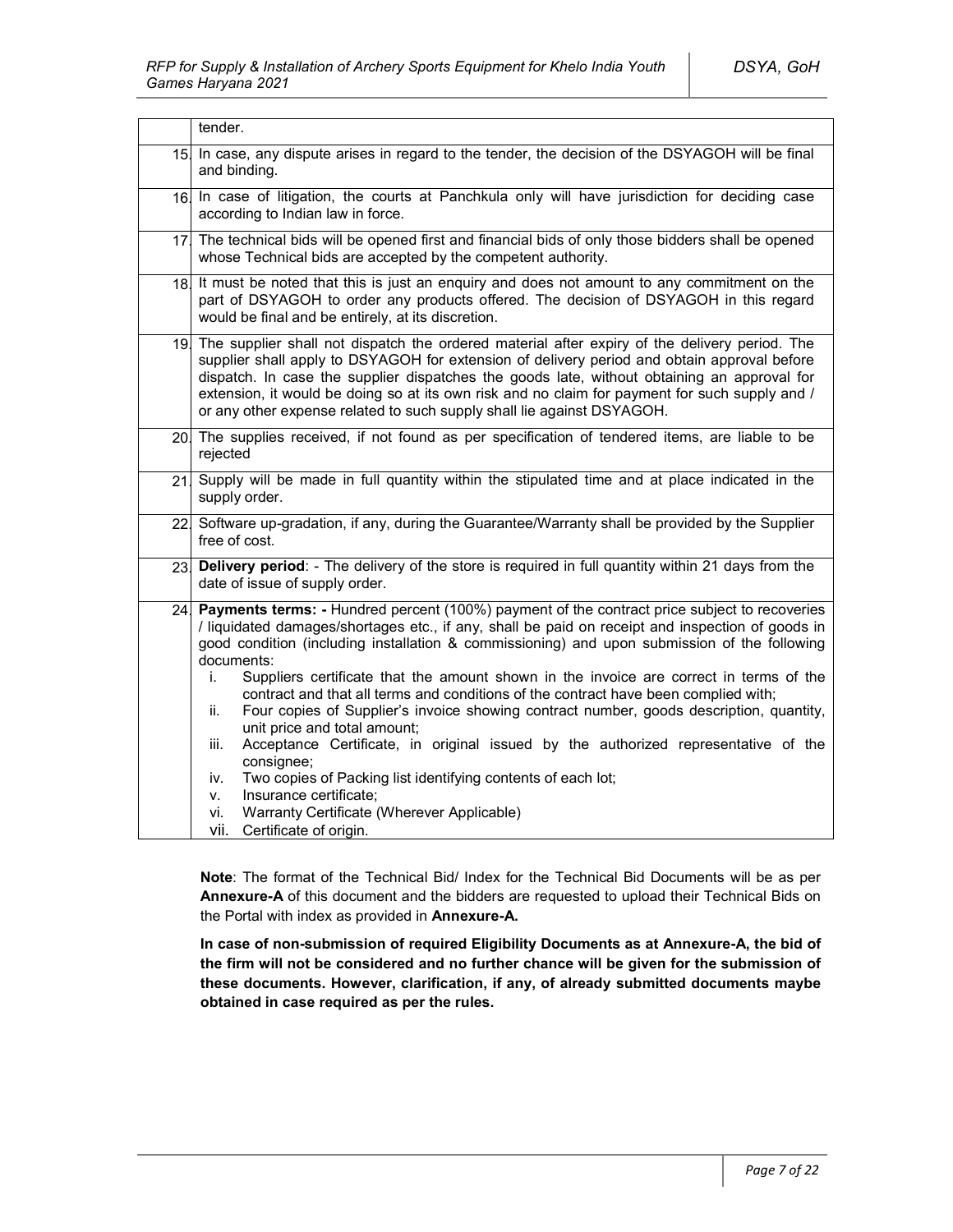**D. Standard Terms and Conditions** (wherever applicable these terms & conditions will overrule the specific terms and conditions as at Para 'C' above): -

### **1. EMD: -**

The firms are required to deposit Earnest Money as indicated above failing which the tenders are liable to be rejected. Manufacturing Micro & Small Enterprises (MSEs) of the State, Startups/ First Generation Entrepreneurs of the State, Central or Haryana Public Sector Enterprises and "approved sources" as declared by the Industries Department, Haryana, are exempt from the deposit of EMD.

### **2. Performance Security:**

The successful Tenderer/Bidder shall be required to deposit Performance Security Deposit within 14 days of issuance of LOA as under: -

| Sr.          | <b>Type of Firm/Enterprises</b>               | <b>Value of Performance Security</b>                                              |
|--------------|-----------------------------------------------|-----------------------------------------------------------------------------------|
| No.          |                                               | <b>Deposit</b>                                                                    |
| 11           | Haryana based firms: -                        |                                                                                   |
|              | (i)<br>Enterprises (MSEs)                     | Haryana Based Micro and Small (i) @0.2% of the value of contract                  |
|              | (ii) Haryana based other firms<br>enterprises | (ii) @2% of the value of contract                                                 |
| <sup>2</sup> | Other States/ UTs based firms                 | @ 3% of the value of contract                                                     |
|              |                                               | # Haryana based MSEs will be eligible for performance security deposit @ 0.2% who |
|              |                                               | have filed SSL Certificate/EM Part-II/I Idvog Aadhaar Memorandum (IIAM)/I Idvam l |

*have filed SSI Certificate/EM Part-II/Udyog Aadhaar Memorandum (UAM)/Udyam Registration in Haryana and who participate directly in the tendered/quoted items and offering to supply the entire* Work/Supply Order by their enterprise*.*

The conditions governing the above may kindly be seen in the notification dated 14.12.2020.

The performance security in excess of the EMD already deposited can be submitted in the shape of Demand Draft/Call Deposit Receipt/Banker's Cheque or in the shape of equivalent Bank Guarantee of any scheduled bank with branch in Panchkula. The performance security shall be returned after the successful completion of the warranty period.

In case of Bank Guarantee, the successful bidder shall furnish the performance security for the required amount (as per the above table) valid up to 180 days beyond the warranty period and further revalidating till the warranty in case of replacement during warranty period.

#### **3. Price Fall Clause:**

Price Fall Clause is that the price quoted in the tender/quotation or approved in the Rate Contract for the stores shall not exceed in any way the lowest price at which the tenderer quote for the supply the stores of identical description to Central / State Government Institutions/Undertakings/any other person during the delivery period/currency period of the rate contract. If, at any time during the delivery period/currency period, the successful tenderer reduces the rates/sale price of the quoted stores to any person at the price lower than the price chargeable under the supply order/ rate contract, the tenderers should forthwith notify such reduction and inform this office and the price payable under the supply order/contract for the stores supplied after the date of coming into force of such reduction of the rates shall stand correspondingly reduced to that level. The successful tenderers shall promptly notify the reduction of rates to this office as well as to the concerned Indenting Officer/ Consignees. The tenderer shall also give a certificate on their bills that the rates charged by them are not in any way higher to those quoted by them to the Central and other State Government etc., during the corresponding period. The Indenting Officer shall be required to ensure that requisite certificate is given by the concerned firm on the bills before releasing their payments.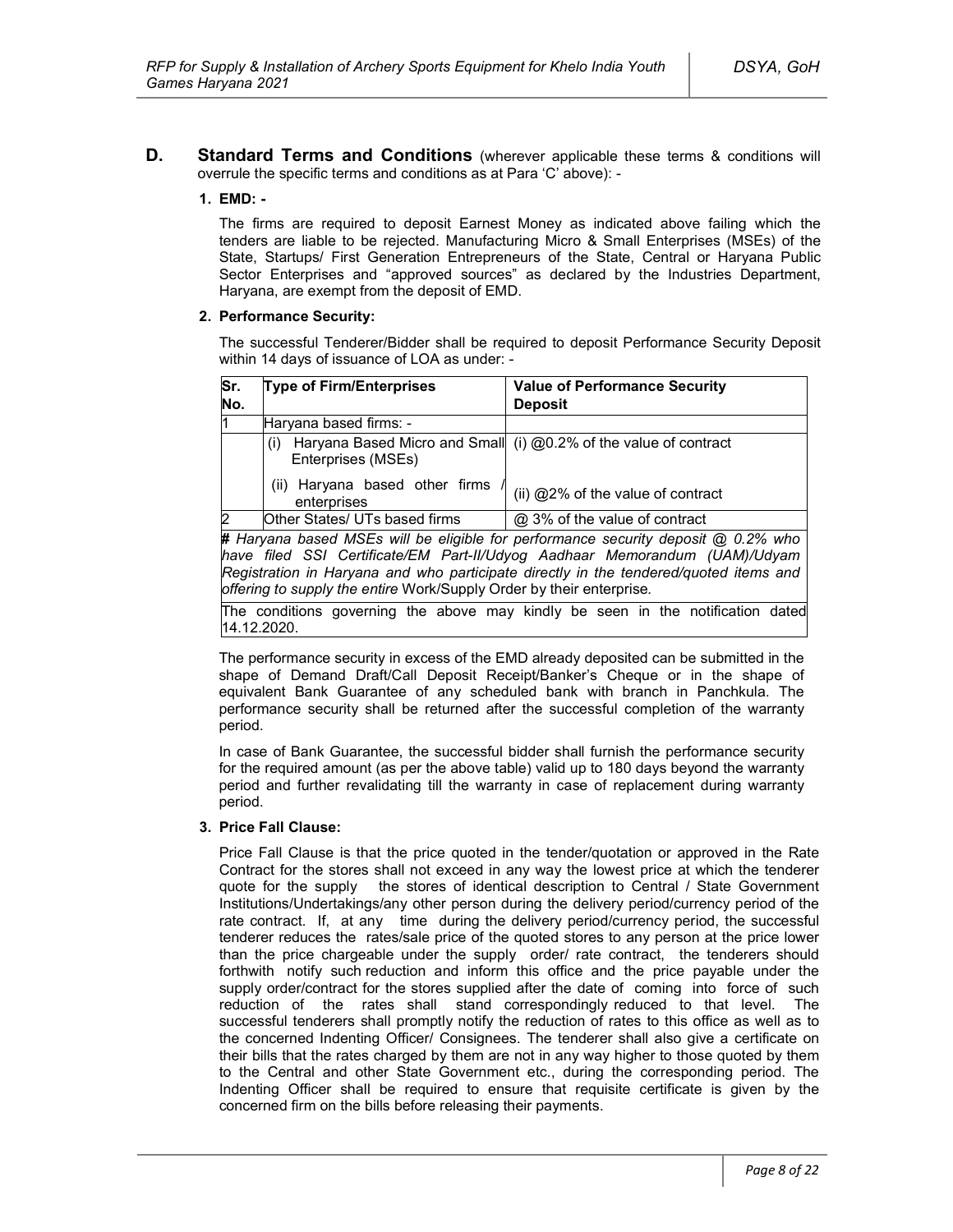- **4. Penalty to firm on Delay in delivery:** Should the contractor fail to deliver or dispatch any consignment within the period prescribed for such delivery or dispatch stipulated in the supply order, the delayed consignment will be subject to 2% penalty per consignment per month recoverable on the value of the stores supplied.
- **5.** The bidders are required to quote the basic rates, the delivery/ transportation costs/ applicable GST and duties etc., and the place of billing for the supply of stores clearly and separately. The bidders are required to intimate the place of billing.

#### **6. Penalty Clause for Department/ Govt. Agencies for delay in Payment**

Delay in payments to the suppliers beyond the stipulated credit period indicated in the supply order, unless supported by cogent reasons and approved by a higher authority, will attract penal interest on the defaulting amount @ Rs. 25/- per rupees one lakh per day of delay beyond the stipulated credit period.

### **7. Negotiation of Rates**

Regarding negotiations of rates, policy issued by the State Government vide G.O. No.2/2/2010-4-IB-II dated 18.06.2013, G.O. No.2/2/2010-4-IB-II dated 16.06.2014, G.O. No.2/2/2010-4-IB-II dated 09.02.2015 will be applicable.

### **8. Concession to MSMEs of State:**

The State Government has notified "Haryana State Public Procurement Policy for MSME - 2016" which will be applicable in respect of concessions to Haryana based MSMEs and KVIs. For claiming the relevant concession/s like Tender Fee, Earnest Money Deposit (EMD), Turnover, Exemption in respect of Past Performance & Experience, Purchase Preference and Performance Security, the bidders are required to submit the documentary proof from Government authorities showing that they come under Haryana based manufacturing MSME/KVI units as the case may be e.g. **\***Entrepreneurs Memoranda in Haryana in bidder's name and further subject to fulfilment of eligibility criteria as provided in the said Policy of 2016.

**\*Note:-** To claim the concessions/benefits under the above policy, the bidder is required to submit SSI Certificate/Manufacturing Entrepreneurs Memorandum (part-II) issued by the Industries Department Haryana in respect of the quoted item / Udhyog Aadhaar Memorandum (UAM)/Udhyam Registration of Haryana based manufacturing enterprises in respect of the quoted item *(Ref. Industries & Commerce Department Haryana Memo No.TS/DS&D/11389-A Dated 03.07.2018)* and further subject to fulfilment of eligibility criteria as provided in the said Policy of 2016 and amendments from time to time

### **9. Concession/benefits to Startups/First Generation Entrepreneurs of State:**

The State Government has notified "Concession/benefits in Public Procurement to Startups/First Generation Entrepreneurs of State" which will be applicable in respect of concessions to Startups/First Generation Entrepreneurs of State. For claiming the relevant concession/s like Tender Fee, Earnest Money Deposit (EMD), Turnover, Exemption in respect of Past Performance & Experience, Purchase Preference and Performance Security, the bidders are required to submit the documentary proof as per the said policy.

**10.** In case of evidence of cartel formation by the bidder(s), the EMD is liable to be forfeited along with other actions as are permissible to Government like filing complaints with the Competition Commission of India and/ or other appropriate forums.

#### **11. Purchase Preferences for approved Sources**

The DSYA Haryana, reserves the right to allow purchase preference to the approved sources, including Central or Haryana State Public Sector Undertakings/Enterprises, provided that such approved source takes part in the bidding process and the quoted prices of the approved source is within 10% of the lowest acceptable price, other things being equal. However, such purchase preference would be available to the approved source only at the lowest acceptable price.

**12. Preference to Make in India: -** The public procurement in the State in reference to "Preference to make in India" shall be governed by Govt. Order No.02/08/2020-4IB-II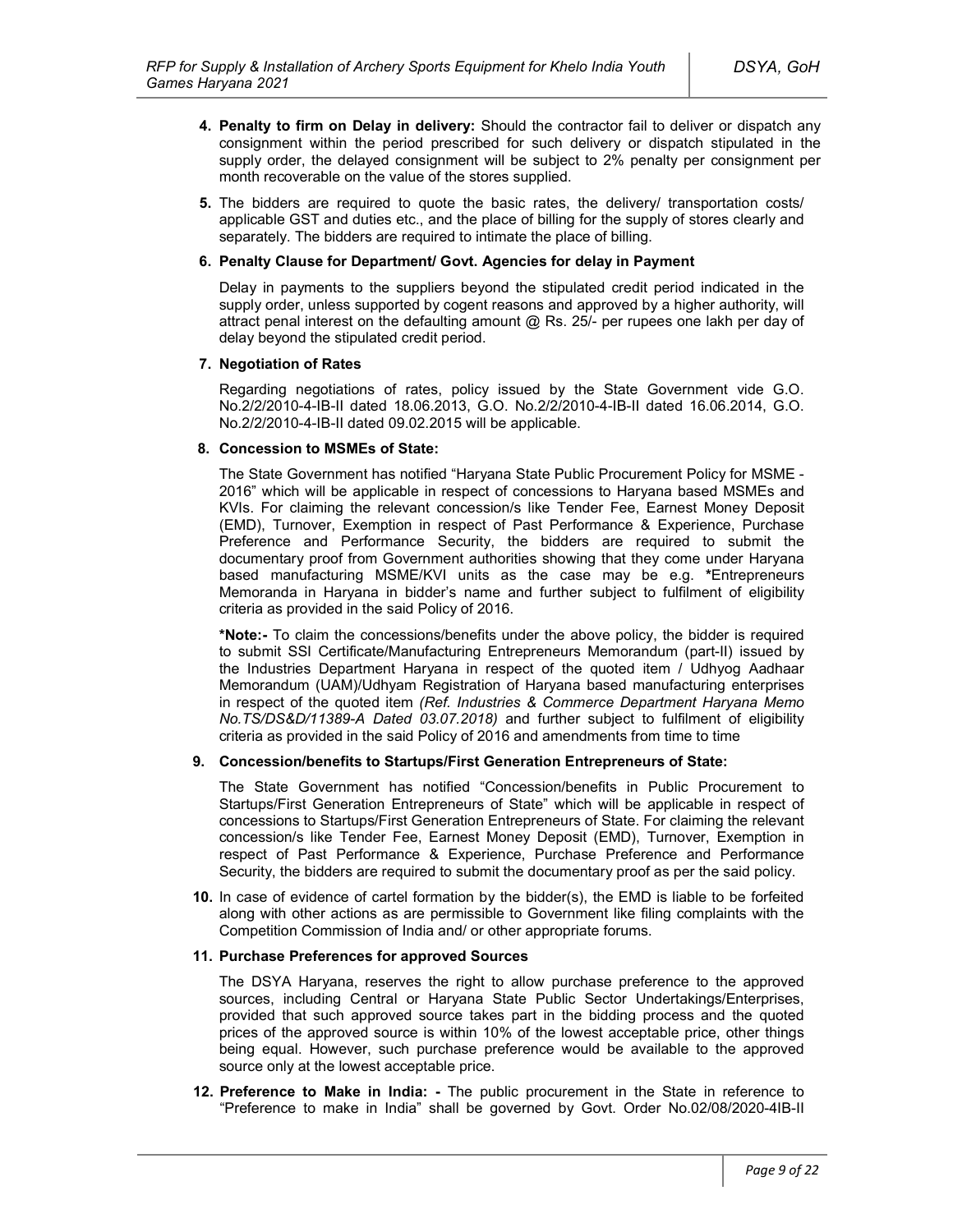dated 18.11.202 or as amended from time to time in this regard)

**13. Restriction in Public procurement from bidders of certain Countries: -** The restriction on procurement from bidders from a Country or Countries on grounds of Defense of India or matters directly or indirectly related thereto including National Security shall be governed by Govt. Order No.02/09/2020-4IB-II dated 10.12.2020 or as amended from time to time in this regard).

#### **14. Penalty clause for rejected samples/ material offered by the Bidder:**

In case, the material offered for inspection by the firm fails to meet the specifications stipulated in NIT/Order/Contract and the samples are rejected by the Inspecting Committee, the Indenting Department will have the right to levy a penalty at 0.1% of the total order value. In case, the material offered for inspection fails during the 2nd inspection also, the Indenting Department will have the right to increase the penalty to 0.25% of the total order value. In case, the material offered fails during the 3rd and final inspection also, the firm will be liable for penal action including forfeiture of security, risk purchase, debarring/ blacklisting in future, and no further opportunity for inspection would be provided to the supplier firm.

#### **15. Grievance Redressal Mechanism for dealing with the representations/ complaints/ letters of the participating bidders/ firms:**

A time bound Grievance Redressal Mechanism for dealing with the representations/ complaints/ letters of the participating bidders/ firms in the tendering process in the State Public Procurement will be governed by State Government Policy. All the bidders/ firms who want to make any representation/ complaint against any issue related to their technical scrutiny of the bids may do the same within 5 working days (up to 05:00 P.M. of the Fifth Working day) of the date of issue of letter/ intimation regarding their **As per NIT/ Not as per NIT status.** They have to ensure that their communication is delivered/ reached within 5 working days and delay in postal will not be counted as a valid reason. No representation/ complaint in whatsoever manner from the bidders/ firms will be entertained after the opening of Financial Bid.

**16. Blacklisting**: - The firm should not be blacklisted/debarred either in Government Departments/Agencies in State of Haryana or Central Government Departments/Agencies etc. as on the date of submission of the bid in the present tender. Declaration for the same should be submitted as per the enclosed Annexure- 'D'.

#### **17. Arbitration Clause**

In the case of dispute arising upon or in relation to or in connection with the contract between the Employer and the Supplier, which has not been settled amicably, any party can refer the dispute for Arbitration under The Arbitration and Conciliation Act, 1996. Such disputes shall be referred to an Arbitral Tribunal consisting of 3 (three) arbitrators, one each to be appointed by the Employer and the Supplier, the third arbitrator shall be chosen by the two arbitrators so appointed by the parties and shall act as Presiding Arbitrator. In case of failure of the two arbitrators, appointed by the parties to reach a consensus regarding the appointment of the third arbitrator within a period of 30 days from the date of appointment of the two arbitrators, the Presiding arbitrator shall be appointed by the Principal Secretary to Government of Haryana, Department of Sports & Youth Affairs, Chandigarh. The Arbitration and Conciliation Act, 1996 and any statutory modification or re-enactment thereof, shall apply to these arbitration proceedings.

Arbitration proceedings shall be held in India at Panchkula, Haryana and the language of the arbitration proceedings and that of all documents and communications between the parties shall be English.

### **18. Jurisdiction**

All disputes will be settled within the jurisdiction of the Head Quarters of Director, DSYA, Haryana at Panchkula.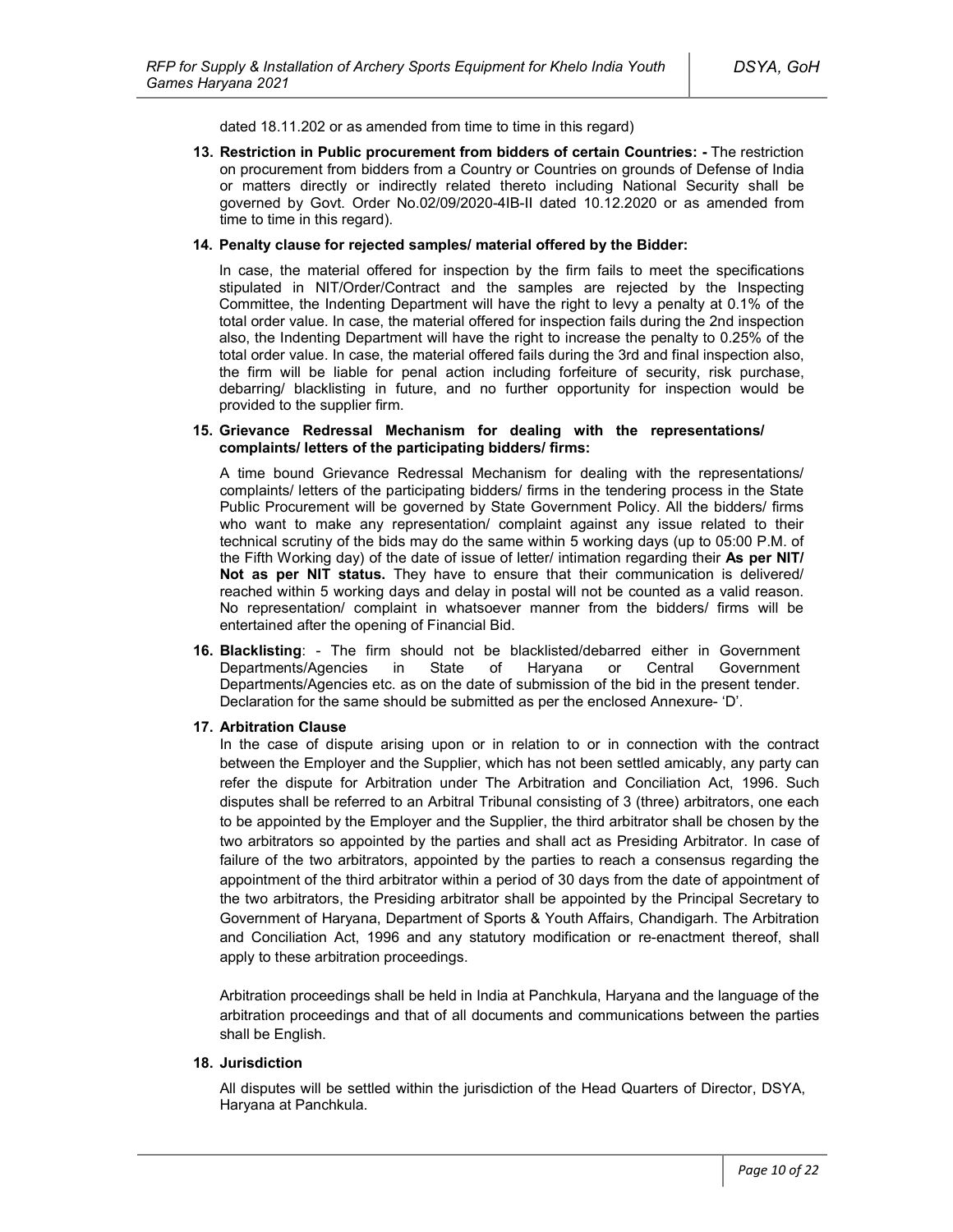## **E. OTHER TERMS AND CONDITIONS**

- 1. The firms are required to mention bifurcation of their rates showing the detail of Basic Rates, GST, Duties etc. in their bid. In case, the supplies are delayed by the firm beyond the stipulated delivery period & there has been any upward revision in the rates of GST/ Duties ON THE CONTRACTED ITEM, no such increase will be allowed. However, if there has been any reduction in GST/Duties, the same will be availed. No variation in GST/ Duties on raw material will be applicable.
- 2. All documents to be submitted by the tenderers with their offer should be self-attested in case the same are copies of original documents.
- 3. The Earnest money of the tenderers will be forfeited to Govt. account and blacklisting/ debarring besides other penal action, if they withdraw their offer/ rates or modify the terms & conditions of the same at any time during the validity of their offer before acceptance.
- 4. The authorized dealer should submit authority letter of their manufacturer, to quote the rates on their behalf failing which tender is liable to be rejected.
- 5. When manufacturer as well as its dealer/s both quote the rates in the same purchase case, then for the purpose of distribution of order, they will be considered as one offer & the order/rate contract will be placed on that firm only which has quoted lower rates among such offers & the offer is as per NIT.
- 6. The Bid i.e. Technical Bid as well as Financial Bid is to be submitted online on web portal https://etenders.hry.nic.in/nicgep/app. The Technical Bids uploaded on the portal should have proper indexing and page numbering on all the documents forming the Technical bid. Any supporting documents if required is to be submitted in online mode only along with their Technical Bids by due date and time.
- 7. The Financial bid/s of only those bidders/ items will be opened who qualify on the basis of their Technical Bids and wherever required approval of samples. The date & time of opening of the Financial bids will be intimated in the due course. The financial must be submitted in the bidder's letter head with seal and sign.
- 8. The offer without prescribed Earnest Money, Tender Fee & E-Service fee is liable to be summarily rejected. The deficiency in the remaining documents and tender requirement can be made subject to the decision by DSYA, Panchkula, Haryana
- 9. The quantity of Stores can be increased or decreased.
- 10. Notwithstanding anything contained in the Tender, DSYA reserves the right to accept or reject any Bid, and to cancel the bid process and reject the Tender, at any time, without thereby incurring any liability to the affected Bidder or Bidders and without any obligation to inform the participating/affected Bidder (s) the reason for such decision.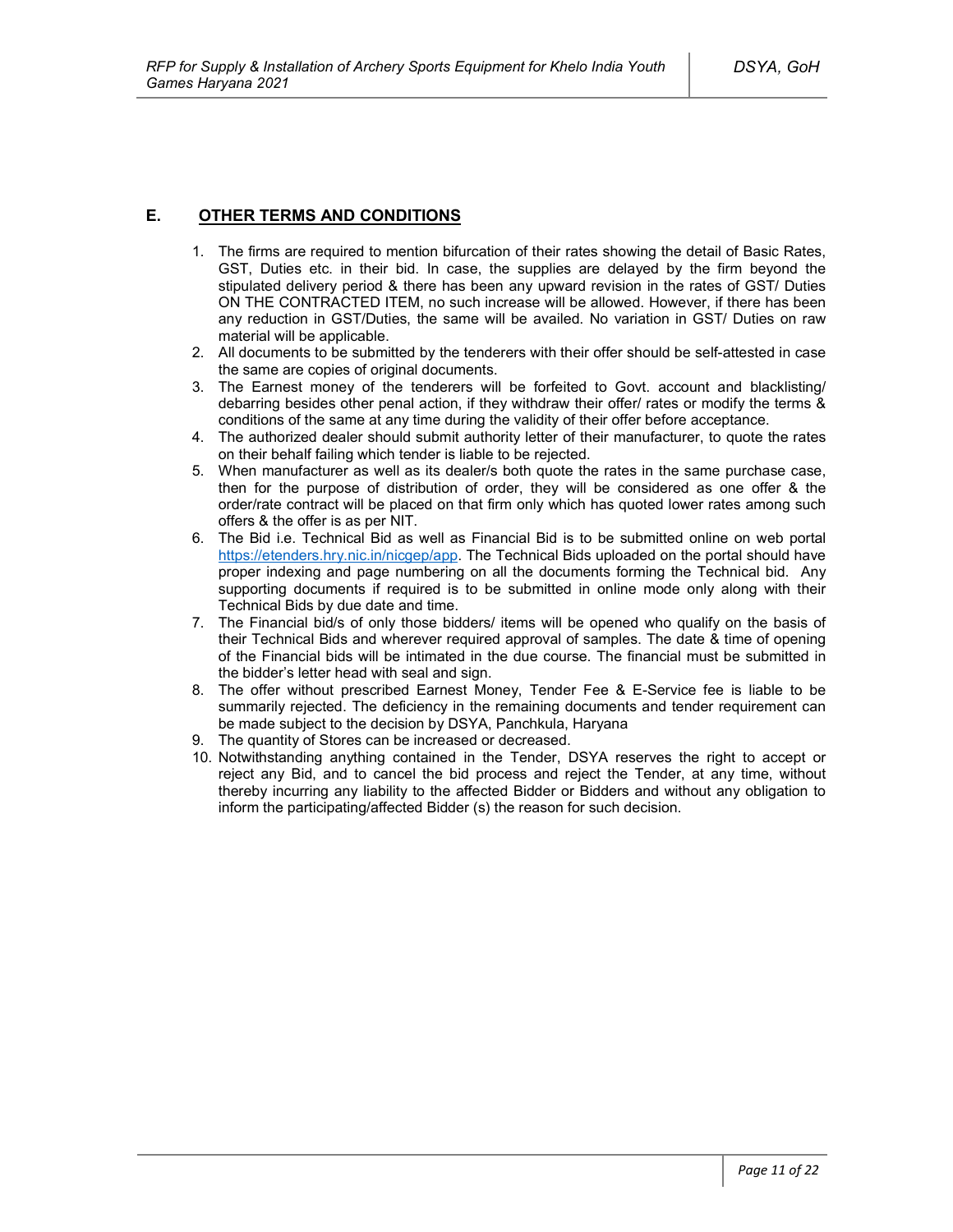## **Annexure- 'A'**

## **Technical Bid format/Index for the Technical Bid documents**

| Sr.<br>No.              | Name of the document                                                                                                                                                                                                                                                                                                                                                                                                                                            | <b>Status</b><br>of <sub>1</sub><br>submission<br>(Yes/No) | Page Number as per<br>numbering given to the<br>technical<br>bid<br>documents<br>uploaded<br>on the portal |
|-------------------------|-----------------------------------------------------------------------------------------------------------------------------------------------------------------------------------------------------------------------------------------------------------------------------------------------------------------------------------------------------------------------------------------------------------------------------------------------------------------|------------------------------------------------------------|------------------------------------------------------------------------------------------------------------|
| $\mathbf{1}$            | All the documents submitted by the bidder as part of<br>its Technical Bid are attested by the signing authority<br>of the bidder.                                                                                                                                                                                                                                                                                                                               | Yes/No                                                     |                                                                                                            |
| $\overline{2}$          | An undertaking by the bidding firm in reference to<br>acceptance of all the terms & conditions and<br>specifications.                                                                                                                                                                                                                                                                                                                                           | Yes/No                                                     |                                                                                                            |
| 3                       | Bidder should submit documents as per condition<br>No. C (1) of the NIT.                                                                                                                                                                                                                                                                                                                                                                                        | Yes/No                                                     |                                                                                                            |
| $\overline{\mathbf{4}}$ | In respect of condition no. D (16) of the NIT Affidavit<br>on Non-Judicial Stamp Paper duly certified by the<br>Notary stating that the firm [name of the Firm] has<br>blacklisted/debarred<br>either<br>never<br>been<br>in<br>Government Department/Agencies in State<br>of<br>Haryana<br>Central<br>Government<br>or<br>Department/Agencies etc. as on the date of<br>submission of the bid in the present tender. Please<br>refer Annexure- 'D' of the NIT. | Yes/No                                                     |                                                                                                            |
| 5                       | In respect of condition No. C (2) of the NIT Average<br>annual turnover of the Bidder from sale of sports<br>apparel and equipment/items in the last 3 years i.e.<br>2017-18, 2018-19 and 2019-20 must be at least 01<br>Crore. Bidder is required to submit valid Turnover<br>Certificate for last 3 Financial Years duly certified by<br>CA as per the enclosed Annexure- 'E' of the NIT.                                                                     | Yes/No                                                     |                                                                                                            |
| 6                       | Bidder should submit documents as per condition<br>No. C (3) of the NIT.                                                                                                                                                                                                                                                                                                                                                                                        | Yes/No                                                     |                                                                                                            |
| $\overline{7}$          | Bidder should submit documents as per condition<br>No. $C(4)$ of the NIT.                                                                                                                                                                                                                                                                                                                                                                                       | Yes/No                                                     |                                                                                                            |
| 8                       | Bidder should submit all the required details as per<br>Condition as at Sr. No. C (6) of the NIT.                                                                                                                                                                                                                                                                                                                                                               | Yes/No                                                     |                                                                                                            |
| 9                       | Bidder should submit certificate as per condition No.<br>$C(7)$ of the NIT.                                                                                                                                                                                                                                                                                                                                                                                     | Yes/No                                                     |                                                                                                            |
| 10                      | Bidder should submit the warranty certificate as per<br>condition No. C (8) of the NIT.                                                                                                                                                                                                                                                                                                                                                                         | Yes/No                                                     |                                                                                                            |
| 11                      | Bidder should submit certificate as per condition No.<br>$C(9)$ of the NIT.                                                                                                                                                                                                                                                                                                                                                                                     | Yes/No                                                     |                                                                                                            |
| 12                      | In respect of Condition as at Sr. No. C (10) of the<br>NIT-the bidder is required to submit certificate that<br>the technical specification of the sports equipment<br>used in competitions should be as per rule of the<br>International / National Federation/Association of<br>concerned disciplines.                                                                                                                                                        | Yes/No                                                     |                                                                                                            |
| 13                      | Bidder should submit self-attested declaration on Rs.<br>100/- stamp paper as per Condition as at Sr. No. C<br>$(12)$ of the NIT.                                                                                                                                                                                                                                                                                                                               | Yes/No                                                     |                                                                                                            |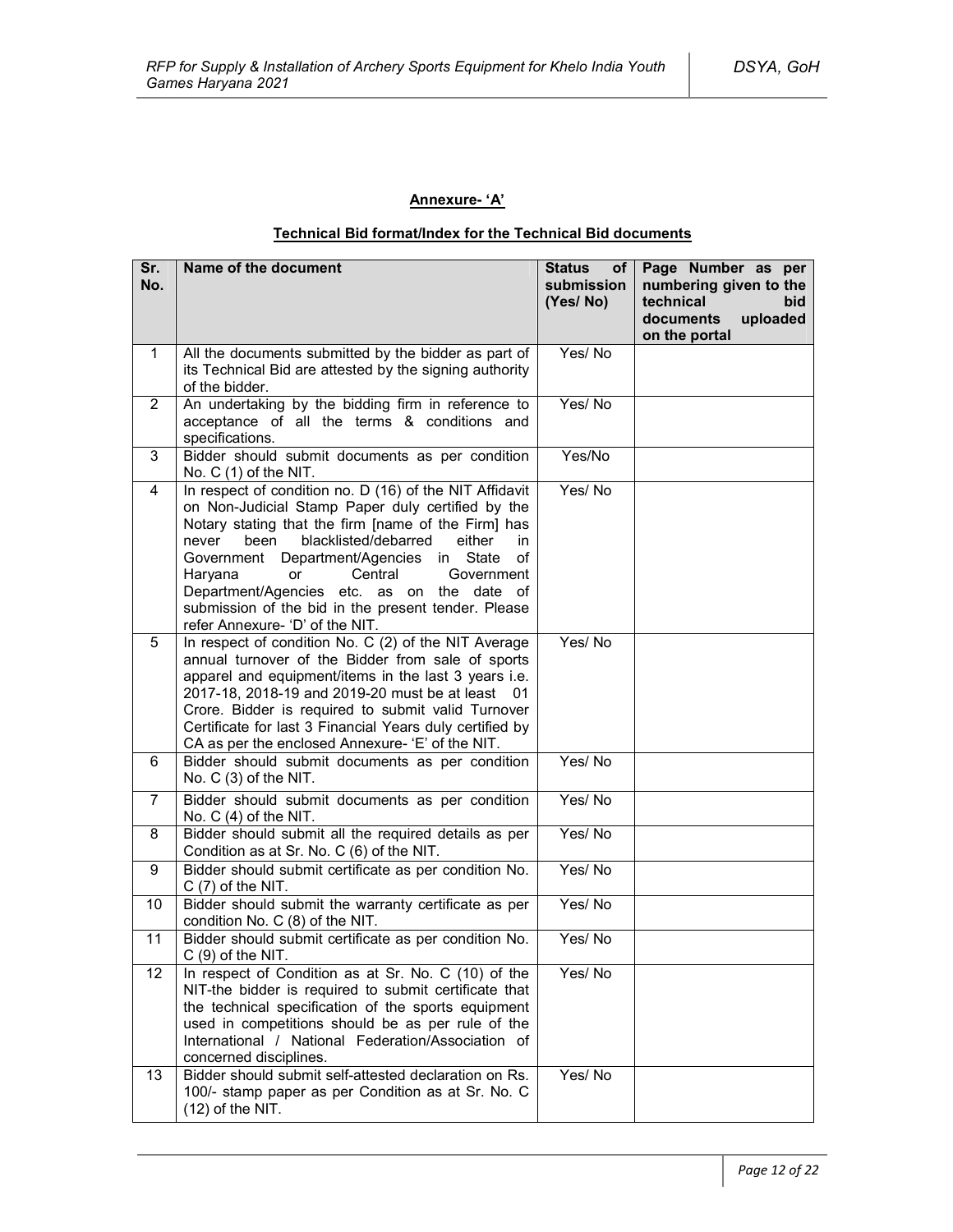| 14               | In respect of Condition as at Sr. No. C (13) of the       | Yes/No  |  |
|------------------|-----------------------------------------------------------|---------|--|
|                  | NIT- The bidder must submit information with              |         |  |
|                  | supporting documents as specified in <b>Annexure-III.</b> |         |  |
| 15 <sup>15</sup> | Bidder should submit undertaking as per condition         | Yes/No  |  |
|                  | No. $C(22)$ of the NIT.                                   |         |  |
| 16               | Bidder should provide Copy of valid<br>GST                | Yes/No  |  |
|                  | Registration Certificate.                                 |         |  |
| 17               | Acceptance of Delivery Period as per NIT.                 | Yes/ No |  |
| 18               | Acceptance of Payment terms as per NIT.                   | Yes/No  |  |
| 19               | All uploaded documents are properly numbered and          | Yes/No  |  |
|                  | in sequence.                                              |         |  |
| 20               | Tender submission letter submitted                        | Yes/No  |  |
| 21               | PDF Catalogue as per Annexure II                          | Yes /No |  |

**Important:** -\* **In case the Technical Documents are uploaded on the portal without proper page numbering, the Tendering Department will be within its right to cancel the bid of the said firm.**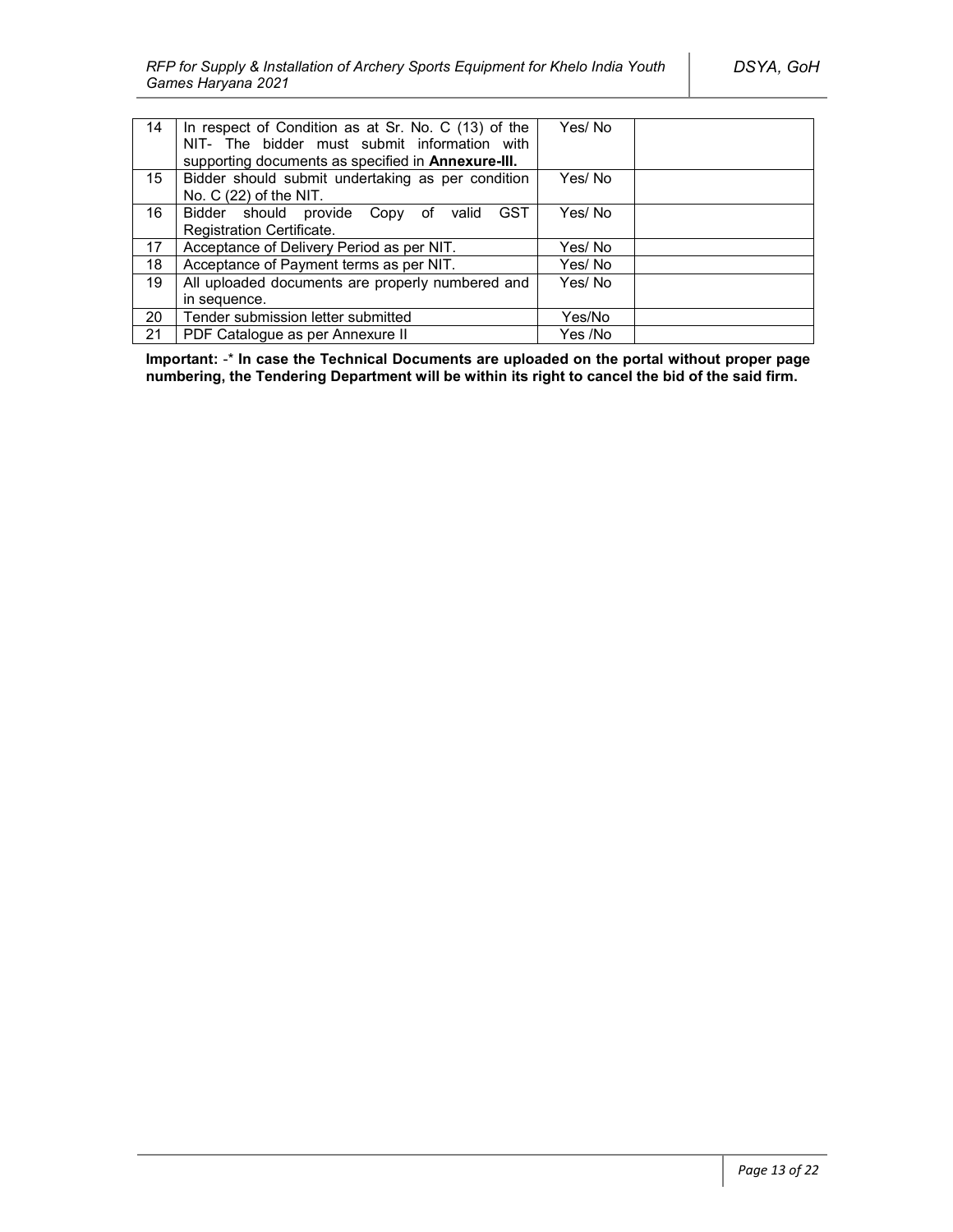## **Annexure- 'B'**

#### **Tender Submission Letter**

To

CEO, Khelo India Youth Games, Department of Sports & Youth Affairs (DSYA), Government of Haryana Tau Devi Lal Sports Complex, Sector 3, Panchkula, Haryana – 134109

Sub: 'Supply & Installation of Archery Sports Equipment for Khelo India Youth Games Haryana-2021'

Ref: RFP No. .................................................

I/ We, the undersigned, offer to provide the above services to DSYA. We are hereby submitting our bid, in a sealed envelope.

I/We, hereby declare that:

- (a) We are enclosing and submitting herewith our Bid, with the details as per the requirements of the tender, for your evaluation and consideration.
- (b) I/We have read carefully the terms and conditions of the tender document attached hereto and hereby agree to abide by the said terms and conditions.
- (c) The bid is unconditional.
- (d) I/We undertake that documents submitted are genuine/authentic and nothing material has been concealed. I/We understand that the contract is liable to be cancelled, if it is found to be having obtained, through fraudulent means/concealment of information.
- (e) We shall make available to the DSYA any additional information it may find necessary or require to clarify, supplement or authenticate the Bid.
- (f) Until a formal agreement is prepared and executed, acceptance of this tender document shall constitute a binding contract between DSYA and us subject to the modifications, as may be mutually agreed to, between DSYA and us.
- (g) We agree to keep this bid valid for acceptance for a period of ninety (90) days from the date of opening the bid.

We understand that the DSYA is not bound to accept any tender that the DSYA receives.

Yours faithfully,

Authorized Signatory (with Name, Designation, Contact no. and Seal) *Note: On the Letterhead of the Bidder.*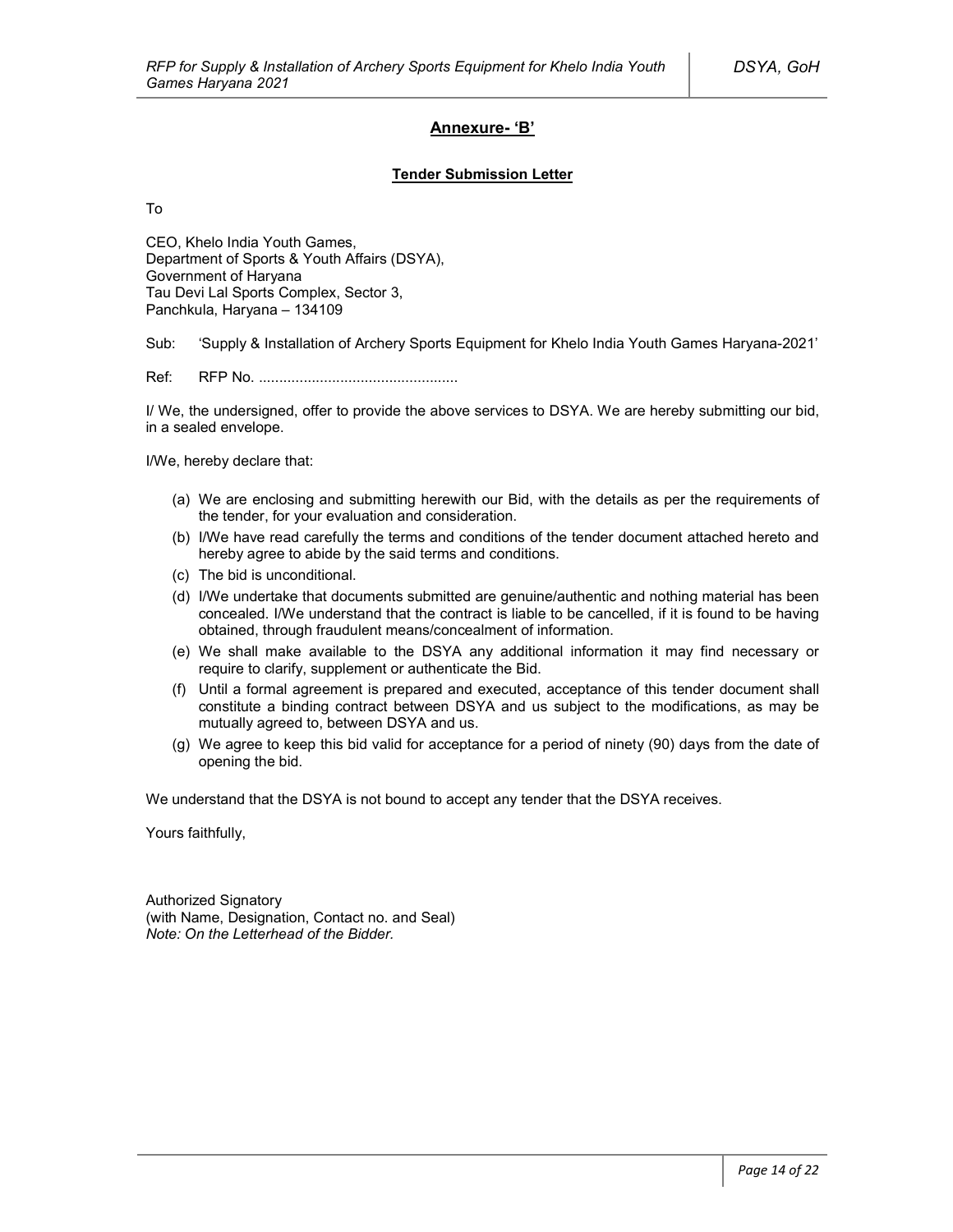### **Annexure- 'C'**

#### **MAF (Manufacturer Authorization Form)**

Date: Ref Number:

To

CEO, Khelo India Youth Games, Department of Sports & Youth Affairs, Govt. of Haryana, Tau Devi Lal Sports Complex, Sector 3, Panchkula, Haryana - 134109

- Sub: 'Supply & Installation of Archery Sports Equipment for Khelo India Youth Games-2021, Haryana'
- Ref: RFP No. .................................................

Dear Sir,

We authorize M/s ………………, to offer their quotation, negotiate and conclude the contract with you against the above invitation for offer.

We hereby extend our full guarantee and warranty as per terms and conditions of the and/or the contract for the equipment and services offered against this invitation for offer by the M/s ……………., **<Full address>**. We hereby commit to the terms and conditions and will not withdraw our commitments during the process and/or the period of contract. As OEM, if the successful bidder is unable to perform services as per contract, OEM shall offer maintenance services or designate another agency as per /contract for equipment offered and shall be responsible for execution of contract and shall be eligible to receive payments as per payment schedule

Yours Faithfully, (Signature of the Bidder)

Name Designation Seal<sup>1</sup> Date<sup>.</sup> Business Address: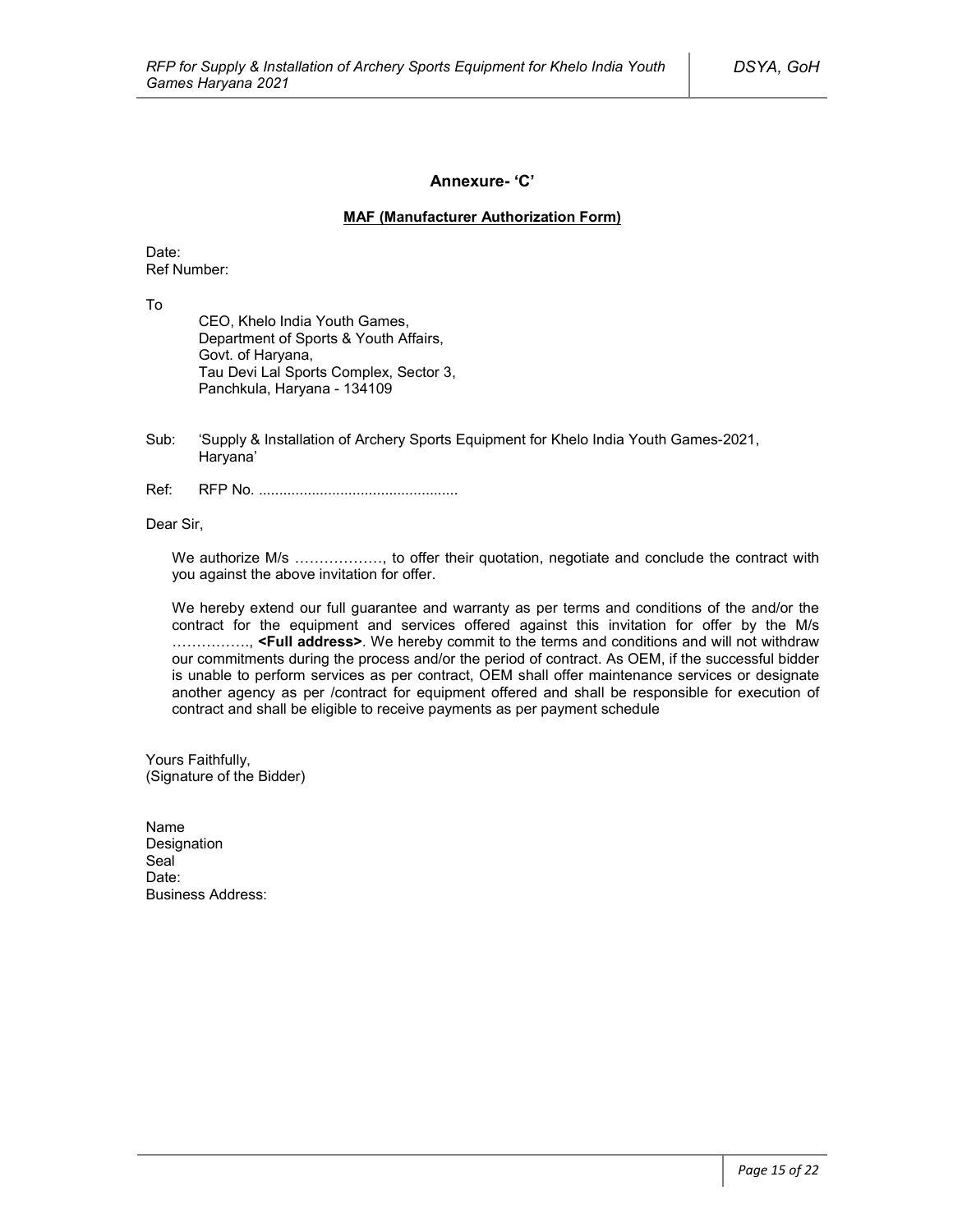## **Annexure-'D'**

## **Performa for Affidavit**

*(on non-judicial stamp paper of Rs. 100/-)*

I \_\_\_\_\_\_\_\_\_\_\_ Proprietor/Director/Partner of the firm M/s.\_\_\_\_\_ do hereby solemnly affirm that our firm M/s. has never been blacklisted/debarred either in Government Departments/Agencies in State of Haryana or Central Government Departments/Agencies etc. as on the date of submission of the bid in the present tender.

……………………………………………

Name of the Bidder ……………………………………………

Signature of the Authorised Signatory

…………………………………………… Name of the Authorised Signatory

| Place: |  |
|--------|--|
| Date:  |  |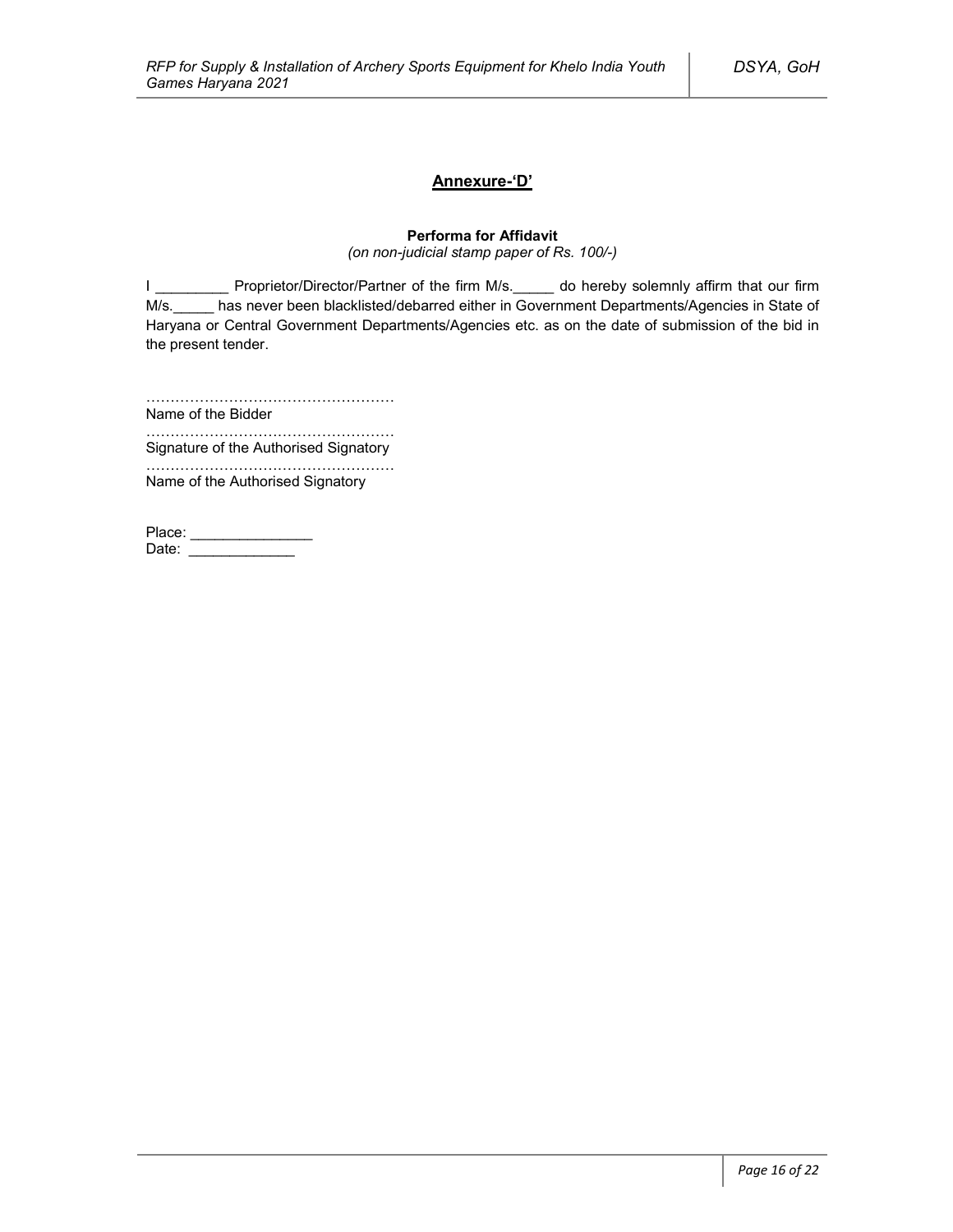## **Annexure- 'E'**

## **Format for Financial Capacity**

| <b>Financial Year</b> | <b>Annual Turnover</b> |
|-----------------------|------------------------|
| 2017-18               |                        |
| 2018-19               |                        |
| 2019-20               |                        |

**Note:** All figures quoted above shall be substantiated by attaching the copy of Audited Annual Reports or a certificate from a Chartered Accountant.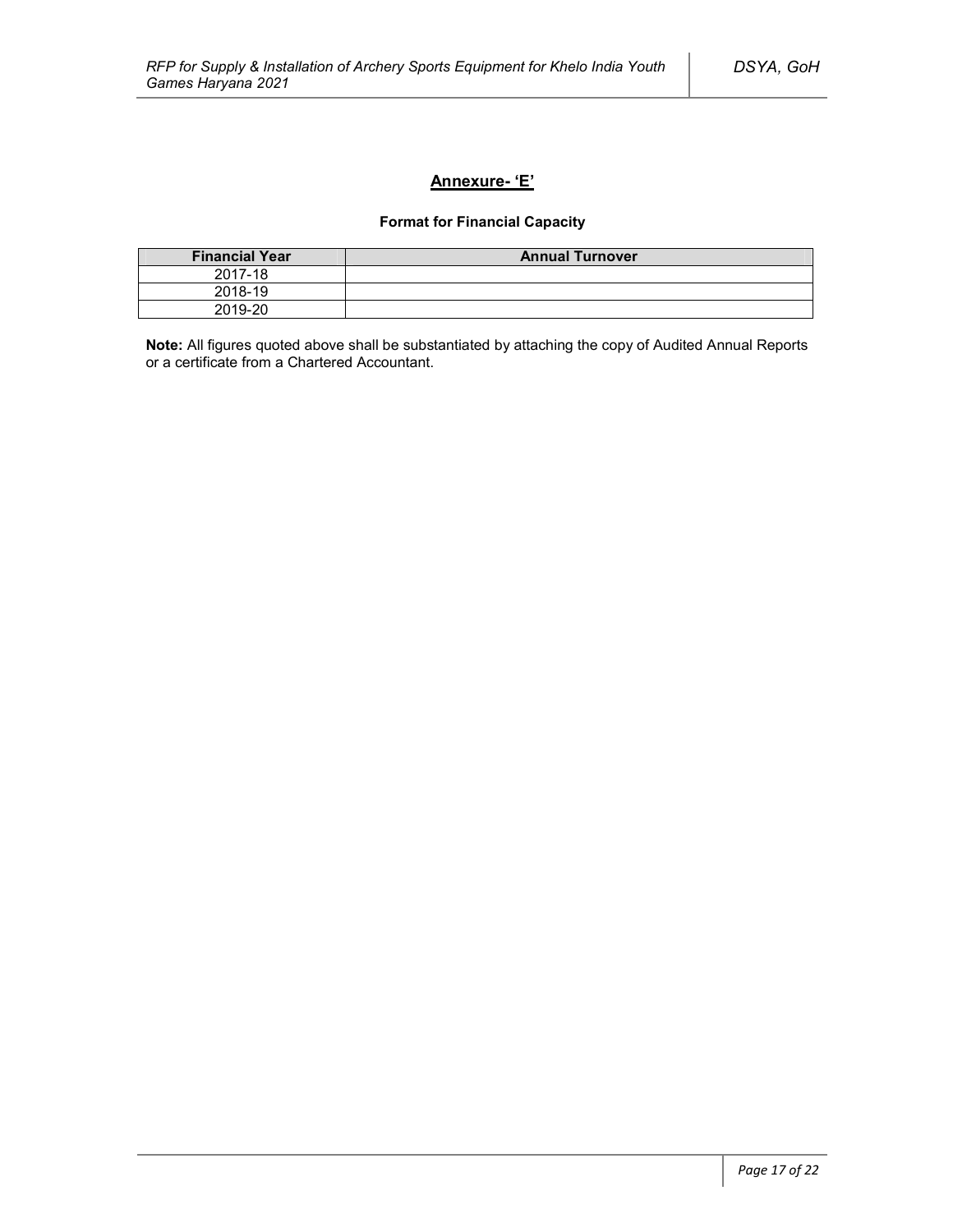## **ANNEXURE- 'I'**

## **ITEM WISE DETAILED SPECIFICATIONS & QUANTITY**

## **Sports Discipline: Archery**

| Sr<br><b>No</b> | <b>Item Description</b>                                                                                  | <b>Item Specification</b>                                                                                                                                                         | <b>Required</b><br><b>Brand</b>              | Quantity       |
|-----------------|----------------------------------------------------------------------------------------------------------|-----------------------------------------------------------------------------------------------------------------------------------------------------------------------------------|----------------------------------------------|----------------|
| 1               | Target Faces - 122 cm (JVD)                                                                              | 122 cm (JVD) made thread/paper;<br>world archery approved                                                                                                                         | <b>JVD</b>                                   | 250            |
| $\overline{2}$  | Target Faces - 80 cm<br>(Compound - 6 rings) (JVD)                                                       | 80 cm (Compound - 6 rings) (JVD);<br>world archery approved                                                                                                                       | <b>JVD</b>                                   | 400            |
| 3               | Flip Score Boards                                                                                        | Weather-resistant, coloured yellow<br>on one side, black on the other, to<br>create numbers from 001-999.<br>Dimensions as per approved by<br>National / International Federation | 1. Suhag<br>Archery<br>Equipment,<br>Haryana | 50             |
| 4               | Target angle gauge                                                                                       | Made by iron. item is flexible doing<br>up/down                                                                                                                                   | 1. Suhag<br>Archery<br>Equipment,<br>Haryana | 3              |
| 5               | <b>Target Buttress Covers</b>                                                                            | 130cmx130cm nylon/polyester.<br>Approved by National / International<br>Federation                                                                                                | 1. Suhag<br>Archery<br>Equipment,<br>Haryana | 30             |
| 6               | Iron Pegs                                                                                                | It should be 10-12 inches (keel)                                                                                                                                                  | Any Brand                                    | 40             |
| $\overline{7}$  | Nylon Cord/Rope - 5.8 mm x (in<br>mts)                                                                   | 5.8 mmx (in mts)                                                                                                                                                                  | Any Brand                                    | 300            |
| 8               | Nylon White Sector tapes<br>(Newar) 5 cm width                                                           | 5 cm width; Nylon                                                                                                                                                                 | Any Brand                                    | 2000           |
| 9               | Ground Iron pins                                                                                         | iron made 06 nches long.                                                                                                                                                          | Any Brand                                    | 10             |
| 10              | Measuring tapes 100Per mtr                                                                               | 100 Per mtrs long.                                                                                                                                                                | Any Brand                                    | $\overline{2}$ |
| 11              | Hammer Big 2kg                                                                                           | containg 2kg iron.                                                                                                                                                                | Any Brand                                    | $\overline{2}$ |
| 12              | Iron Pin/ Nail                                                                                           | 8mm x 10 inchs.                                                                                                                                                                   | Any Brand                                    | 5              |
| 13              | Distance Board (40 cm x 40<br>cm) (white base board with<br>black letter 70 & 50 Per metres.<br>Distance | (40 cm x 40 cm) (white base board<br>with black letter 70 & 50 Per<br>metres. Distance                                                                                            | Any Brand                                    | $\overline{2}$ |
| 14              | Shooting lane board (40 cm x<br>40cm)                                                                    | (40 cm x 40cm); wooden                                                                                                                                                            | Any Brand                                    | $\overline{2}$ |
| 15              | Waiting lane board (40cm x<br>40cm)                                                                      | (40 cm x 40cm); wooden                                                                                                                                                            | Any Brand                                    | 2              |
| 16              | Media board (40cm x 40cm)                                                                                | (40 cm x 40cm); wooden                                                                                                                                                            | Any Brand                                    | 2              |
| 17              | Equipment area board (40cm x<br>40cm)                                                                    | (40 cm x 40cm); wooden                                                                                                                                                            | Any Brand                                    | 2              |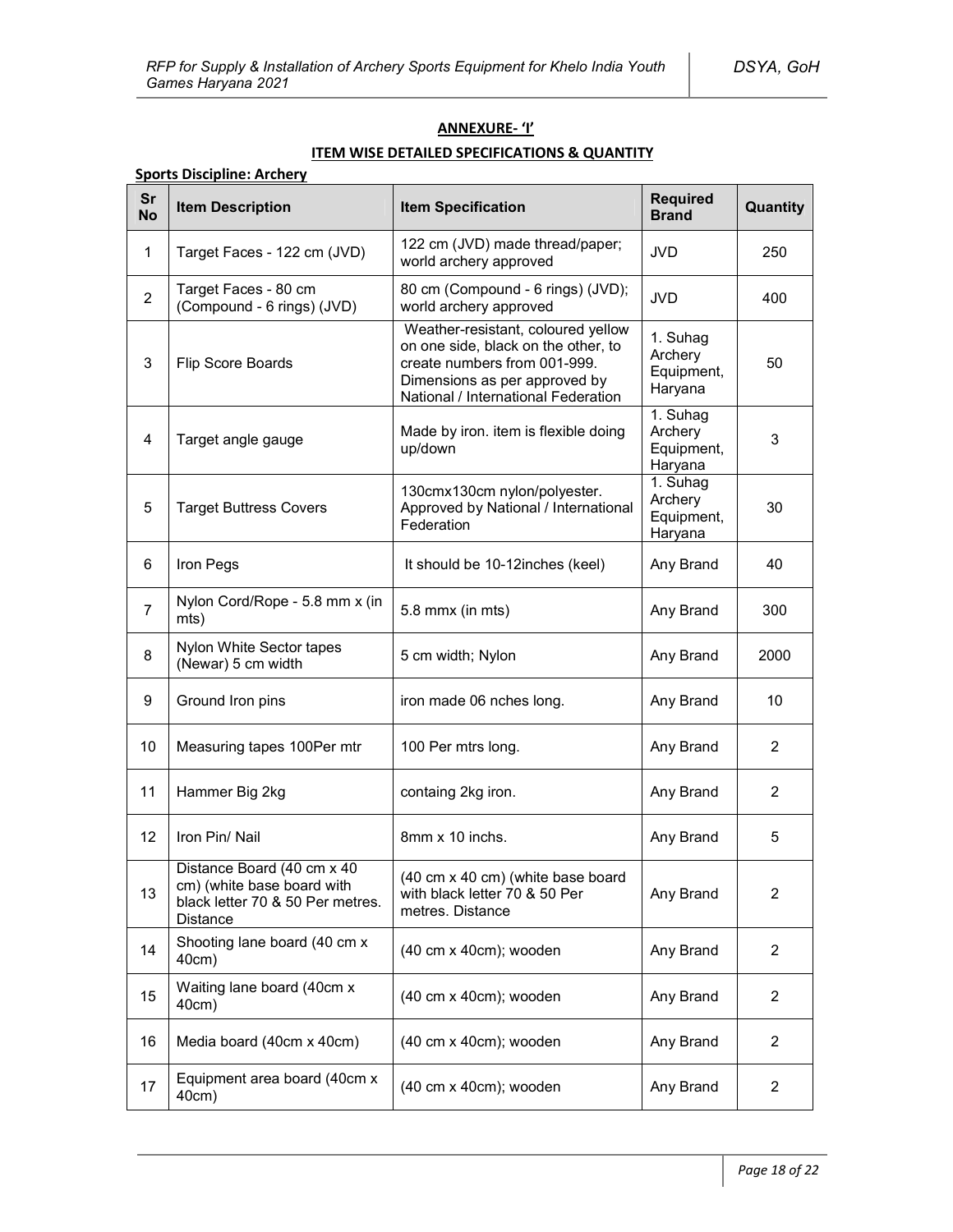| 18 | Athlete area board (40cm x)<br>40cm)                                                                                                                                | (40 cm x 40cm); wooden                                                                                                                       | Any Brand | $\overline{2}$ |
|----|---------------------------------------------------------------------------------------------------------------------------------------------------------------------|----------------------------------------------------------------------------------------------------------------------------------------------|-----------|----------------|
| 19 | Ground Wind Sock                                                                                                                                                    | Made by polyester or nylon cloth.                                                                                                            | Any Brand | $\overline{2}$ |
| 20 | Back Nos 1 - 25 (A/B/C) with<br>KIYG-2021 logo (75 pcs Per<br>set)                                                                                                  | Per No. 1 - 25 (A/B/C) with KIYG-<br>2021 branding (in Per Set)                                                                              | Any Brand | 4              |
| 21 | Target Flags (40x30 cm) Yellow<br>(Nos) with stick                                                                                                                  | (40x30 cm) Yellow (Per No.) with<br>stick                                                                                                    | Any Brand | 25             |
| 22 | Blind for finals $(8ft \times 8 ft.)$ -<br>Covering with Green/Black<br>Cloth                                                                                       | (8ft X 8 ft.) - Covering with<br>Green/Black Cloth                                                                                           | Any Brand | 1              |
| 23 | Target Face Pins (Nos)                                                                                                                                              | It should be made with plastic 2-3<br>inches long.                                                                                           | Any Brand | 1000           |
| 24 | Target Numbers (40cm x 40cm<br>Board) Black letter on yellow<br>background all odd Per Nos.<br>and all even nos yellow letters<br>on black ground (1-25 Per No.)    | (40cm x 40cm Board) Black letter<br>on yellow background all odd Per<br>No. and all even Per No. yellow<br>letters on blackground            | Any Brand | 1              |
| 25 | Lane Nos (40cm x 40cm Board)<br>Black letter on yellow<br>background all odd Per Nos.<br>and all even nos yellow letters<br>on black ground (Nos) (1-25<br>Per No.) | (40cm x 40cm Board) Black letter<br>on yellow background all odd Per<br>No. and all even Per No. yellow<br>letters on black ground (Per No.) | Any Brand | 1              |

**Note:** Bidders are requested to quote exactly the required specifications and brands which are mentioned above. Quoted items other than the above-mentioned specifications and brands will not be considered.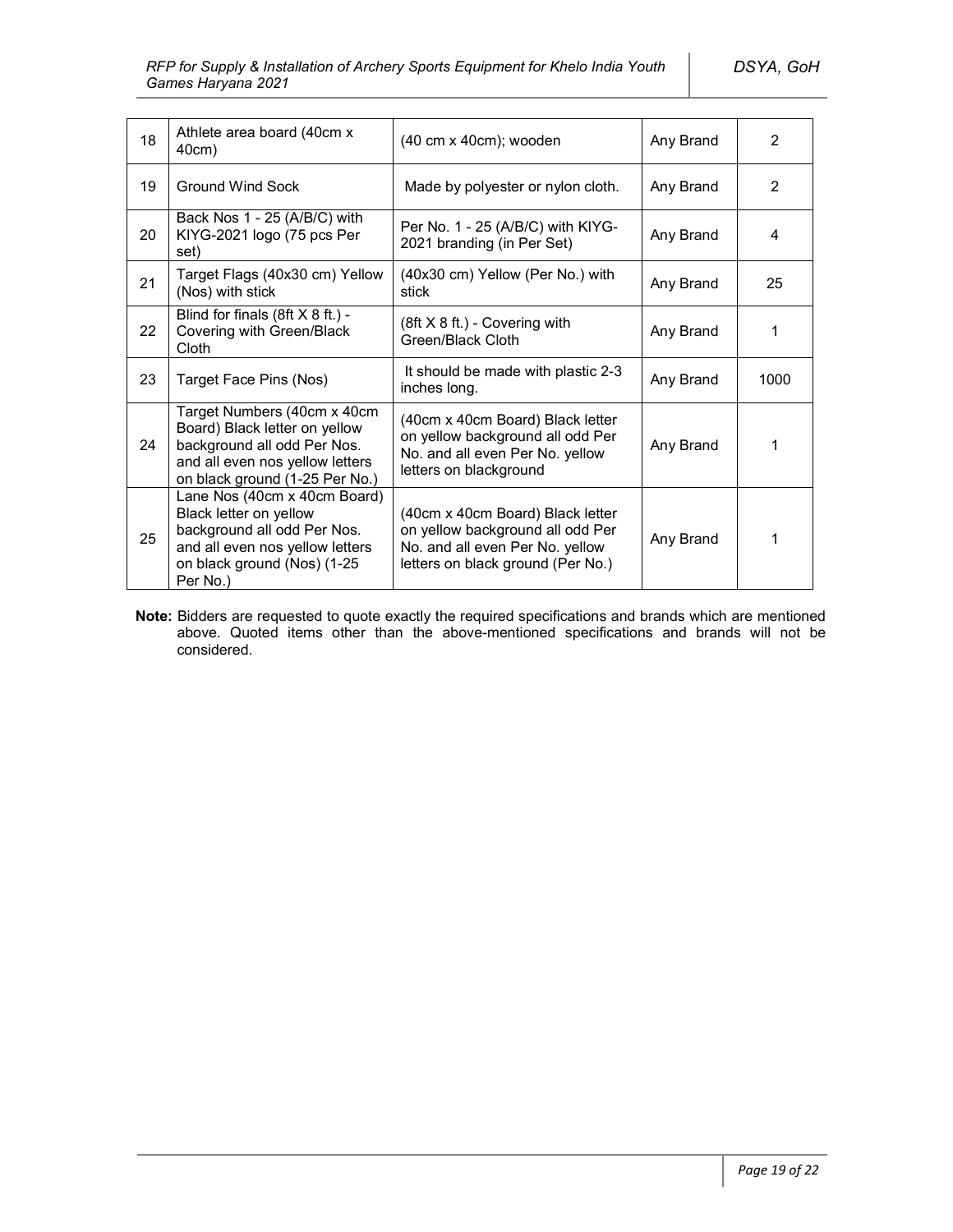### **ANNEXURE- 'II'**

## **COMPLIANCE STATEMENT:**

## **Sports Discipline: Archery**

| <b>Sr No</b>   | <b>Item Description</b>                                                                               | <b>Compliance</b><br><b>Specifications</b><br>(Yes/No) | <b>Offer Brand</b><br>(Make/Model) | <b>Remarks</b><br>(If Any) |
|----------------|-------------------------------------------------------------------------------------------------------|--------------------------------------------------------|------------------------------------|----------------------------|
| $\mathbf{1}$   | Target Faces - 122 cm (JVD)                                                                           |                                                        |                                    |                            |
| $\overline{2}$ | Target Faces - 80 cm (Compound -<br>6 rings) (JVD)                                                    |                                                        |                                    |                            |
| 3              | Flip Score Boards                                                                                     |                                                        |                                    |                            |
| 4              | Target angle gauge                                                                                    |                                                        |                                    |                            |
| 5              | <b>Target Buttress Covers</b>                                                                         |                                                        |                                    |                            |
| 6              | Iron Pegs                                                                                             |                                                        |                                    |                            |
| $\overline{7}$ | Nylon Cord/Rope - 5.8 mm x (in<br>mts)                                                                |                                                        |                                    |                            |
| 8              | Nylon White Sector tapes (Newar)<br>5 cm width                                                        |                                                        |                                    |                            |
| 9              | Ground Iron pins                                                                                      |                                                        |                                    |                            |
| 10             | Measuring tapes 100Per mtr                                                                            |                                                        |                                    |                            |
| 11             | Hammer Big 2kg                                                                                        |                                                        |                                    |                            |
| 12             | Iron Pin/ Nail                                                                                        |                                                        |                                    |                            |
| 13             | Distance Board (40 cm x 40 cm)<br>(white base board with black letter<br>70 & 50 Per metres. Distance |                                                        |                                    |                            |
| 14             | Shooting lane board (40 cm x<br>40cm)                                                                 |                                                        |                                    |                            |
| 15             | Waiting lane board (40cm x 40cm)                                                                      |                                                        |                                    |                            |
| 16             | Media board (40cm x 40cm)                                                                             |                                                        |                                    |                            |
| 17             | Equipment area board (40cm x<br>40cm)                                                                 |                                                        |                                    |                            |
| 18             | Athlete area board (40cm x 40cm)                                                                      |                                                        |                                    |                            |
| 19             | <b>Ground Wind Sock</b>                                                                               |                                                        |                                    |                            |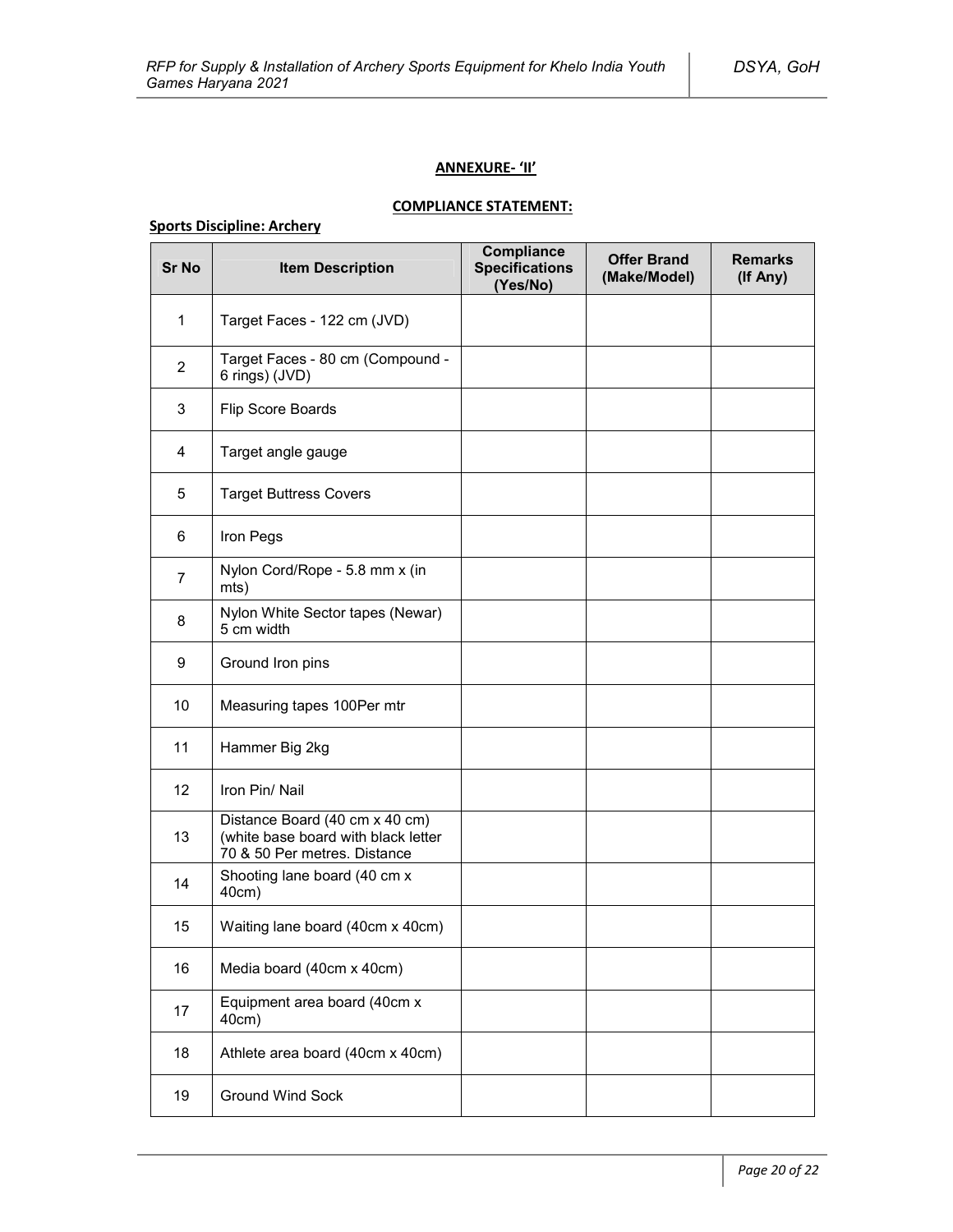| 20 | Back Nos 1 - 25 (A/B/C) with KIYG-<br>2021 logo (75 pcs Per set)                                                                                                 |  |  |
|----|------------------------------------------------------------------------------------------------------------------------------------------------------------------|--|--|
| 21 | Target Flags (40x30 cm) Yellow<br>(Nos) with stick                                                                                                               |  |  |
| 22 | Blind for finals $(8ft X 8 ft.)$ -<br>Covering with Green/Black Cloth                                                                                            |  |  |
| 23 | Target Face Pins (Nos)                                                                                                                                           |  |  |
| 24 | Target Numbers (40cm x 40cm<br>Board) Black letter on yellow<br>background all odd Per Nos. and all<br>even nos yellow letters on black<br>ground (1-25 Per No.) |  |  |
| 25 | Lane Nos (40cm x 40cm Board)<br>Black letter on yellow background<br>all odd Per Nos, and all even nos<br>yellow letters on black ground (Nos)<br>(1-25 Per No.) |  |  |